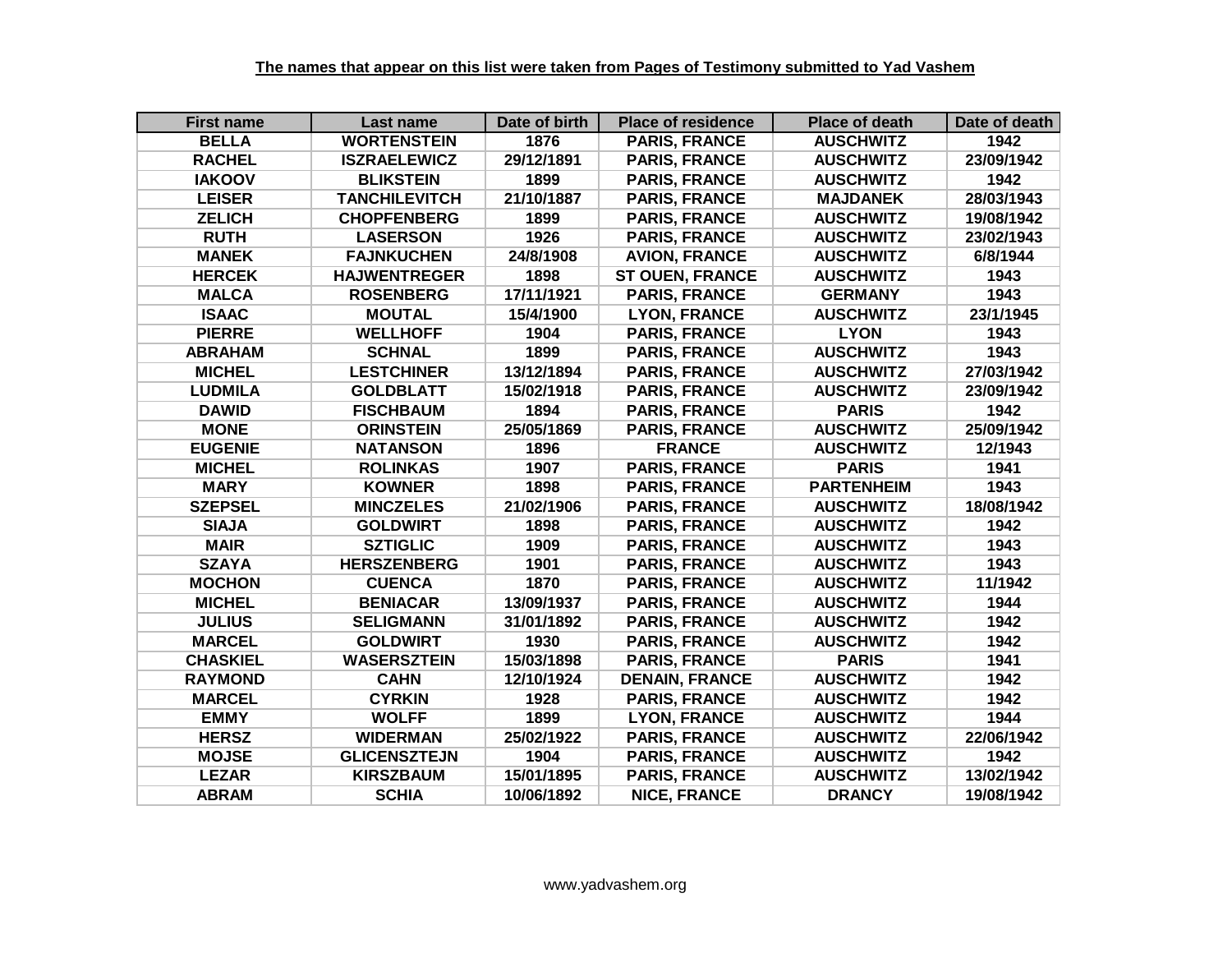| <b>First name</b> | Last name           | Date of birth | <b>Place of residence</b> | <b>Place of death</b>    | Date of death |
|-------------------|---------------------|---------------|---------------------------|--------------------------|---------------|
|                   |                     |               | <b>CHAMPIGNY SUR</b>      |                          |               |
| <b>ODETTE</b>     | <b>ZEHMOUR</b>      | 1931          | <b>VEUDE, FRANCE</b>      | <b>AUSCHWITZ</b>         | 1944          |
| <b>MORDHAI</b>    | <b>MITELMANN</b>    | 19/10/1927    | <b>PARIS, FRANCE</b>      | <b>AUSCHWITZ</b>         | 1945          |
| <b>MATHILDE</b>   | <b>KAUFFMANN</b>    | 20/10/1873    | <b>SAVERNE, FRANCE</b>    | <b>AUSCHWITZ</b>         | 1944          |
| <b>SZLAMA</b>     | <b>KRUCZYK</b>      | 1900          | <b>PARIS, FRANCE</b>      | <b>PARIS</b>             | 1940          |
| <b>MAIER</b>      | <b>SCHWARC</b>      | 1904          | <b>PARIS, FRANCE</b>      | <b>PARIS</b>             | 1944          |
| <b>SARAH</b>      | <b>WAFEL</b>        | 13/12/1934    | <b>PARIS, FRANCE</b>      | <b>AUSCHWITZ</b>         | 17/08/1942    |
|                   |                     |               | <b>SARREGUEMINES,</b>     |                          |               |
| <b>YVONNE</b>     | <b>LEVY</b>         | 24/07/1894    | <b>FRANCE</b>             | <b>AUSCHWITZ</b>         | 29/04/1944    |
| <b>MAILECH</b>    | <b>SZWARCKOPF</b>   | 1903          | <b>PARIS, FRANCE</b>      | <b>AUSCHWITZ</b>         | 1942          |
| <b>ABROM</b>      | <b>PINKIER</b>      | 1902          | <b>PARIS, FRANCE</b>      | <b>AUSCHWITZ</b>         | 1942          |
| <b>RUDOLPHE</b>   | <b>BONNEM</b>       | 19/07/1929    | <b>FRANCE</b>             | <b>AUSCHWITZ</b>         | 1942          |
| <b>RUBIN</b>      | <b>SZEJMAN</b>      | 1895          | <b>NANCY, FRANCE</b>      | <b>AUSCHWITZ</b>         | 1943          |
| <b>LUCIEN</b>     | <b>LOEB</b>         | 16/05/1899    | <b>PARIS, FRANCE</b>      | <b>SOBIBOR</b>           | 1943          |
|                   |                     |               | <b>STRASBOURG,</b>        |                          |               |
| <b>RAYMOND</b>    | <b>MEYER</b>        | 1914          | <b>FRANCE</b>             | <b>AUSCHWITZ</b>         | 1944          |
| <b>MOSE</b>       | <b>LEIBOVICZ</b>    | 1918          | <b>PARIS, FRANCE</b>      |                          | 1943          |
| <b>MOIZESZ</b>    | <b>LEW</b>          | 1902          | <b>PARIS, FRANCE</b>      | <b>AUSCHWITZ</b>         | 1943          |
| <b>MARGUERITE</b> | <b>LEWIS</b>        | 14/09/1889    | <b>BELFORT, FRANCE</b>    | <b>AUSCHWITZ</b>         | 15/08/1944    |
|                   |                     |               | LE BOURG D OISANS,        |                          |               |
| <b>LUCIEN</b>     | <b>NATANSON</b>     | 1921          | <b>FRANCE</b>             | <b>LE BOURG D OISANS</b> | 14/08/1944    |
| <b>FISZEL</b>     | <b>ZYLBERBERG</b>   | 23/06/1909    | <b>PARIS, FRANCE</b>      | <b>AUSCHWITZ</b>         | 26/10/1942    |
| <b>MASYA</b>      | <b>GORFINKELIS</b>  | 1896          | <b>FRANCE</b>             | <b>AUSCHWITZ</b>         | 12/1941       |
| <b>RACHEL</b>     | <b>RACIMOR</b>      | 22/04/1926    | <b>PARIS, FRANCE</b>      | <b>AUSCHWITZ</b>         | 1944          |
| <b>LISA</b>       | <b>ETTINGER</b>     | 1914          | <b>ROUEN, FRANCE</b>      |                          | 1942          |
| <b>GEORGES</b>    | <b>KUCHMAN</b>      | 27/02/1930    | <b>PARIS, FRANCE</b>      | <b>AUSCHWITZ</b>         | 24/08/1942    |
| <b>SHLOIMO</b>    | <b>MIKULOWSKI</b>   | 22/03/1898    | <b>NANCY, FRANCE</b>      | <b>AUSCHWITZ</b>         | 16/07/1942    |
|                   |                     |               | STRASBOURG,               |                          |               |
| <b>CLARISSE</b>   | <b>BICKERT</b>      | 21/07/1903    | <b>FRANCE</b>             | <b>AUSCHWITZ</b>         | 24/06/1942    |
|                   |                     |               | ARGENTEUIL,               |                          |               |
| <b>AVRAM</b>      | <b>JAKUBOWICZ</b>   | 1895          | <b>FRANCE</b>             | <b>IVRY SUR SEINE</b>    | 26/01/1941    |
| <b>MAJER</b>      | <b>MAGIER</b>       | 1918          | <b>PARIS, FRANCE</b>      | <b>AUSCHWITZ</b>         | 1942          |
| <b>CWI</b>        | <b>ROTHA</b>        | 1903          | <b>PARIS, FRANCE</b>      | <b>AUSCHWITZ</b>         | 1942          |
| <b>MICHAEL</b>    | <b>MOSESCH</b>      | 1916          | <b>CLICHY, FRANCE</b>     | <b>AUSCHWITZ</b>         | 1944          |
| <b>MATEL</b>      | <b>SILBERSZTAJN</b> | 1898          | <b>PARIS, FRANCE</b>      | <b>PARIS</b>             | 1942          |
| <b>MARGIT</b>     | <b>FREUDENHEIM</b>  | 1928          | <b>PARIS, FRANCE</b>      | <b>AUSCHWITZ</b>         | 1942          |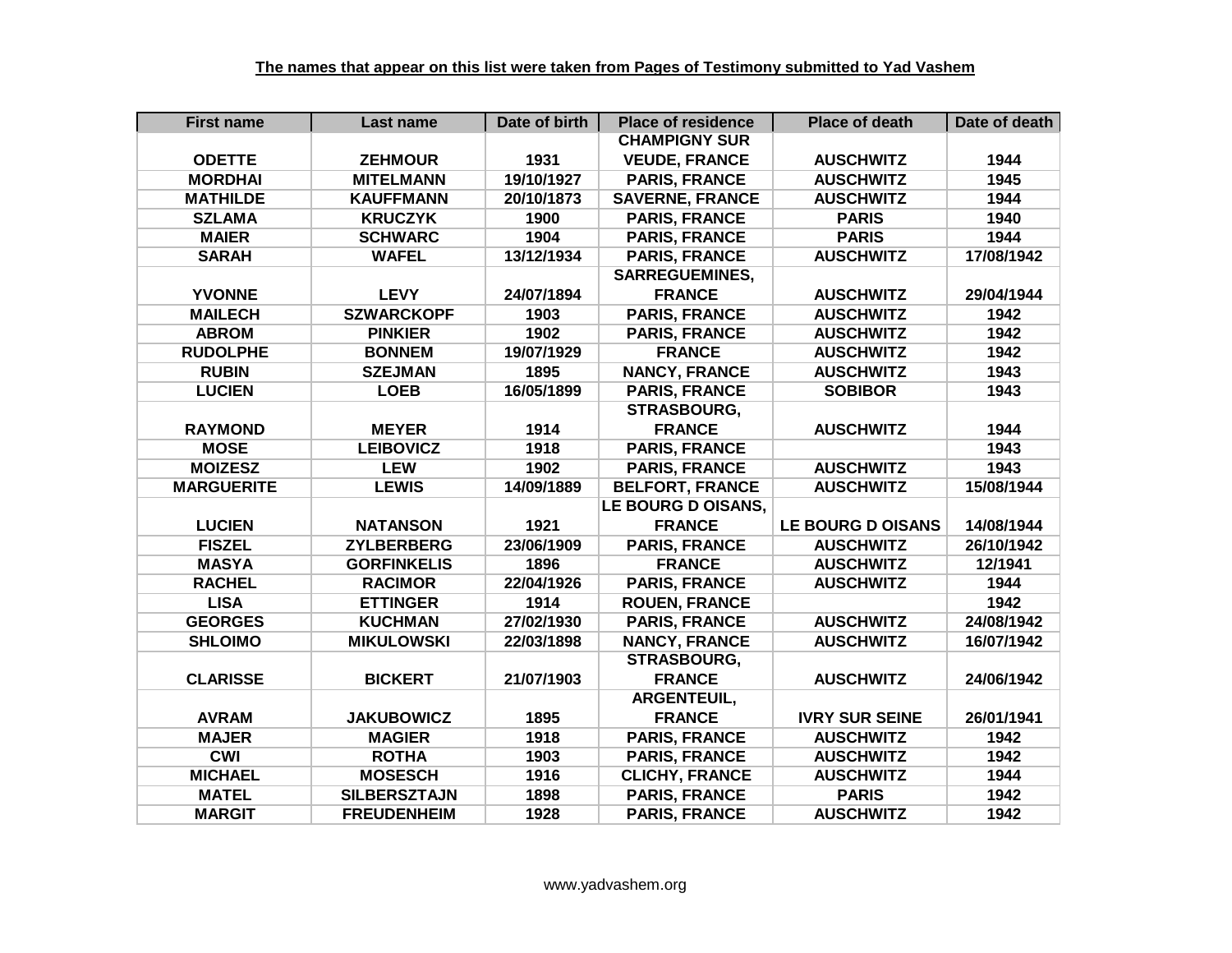| <b>First name</b> | Last name         | Date of birth | <b>Place of residence</b> | <b>Place of death</b> | Date of death |
|-------------------|-------------------|---------------|---------------------------|-----------------------|---------------|
| <b>BLANCHE</b>    | <b>HOLZMANN</b>   | 26/11/1899    | <b>PARIS, FRANCE</b>      | <b>AUSCHWITZ</b>      | 31/07/1943    |
| <b>MARGUERITE</b> | <b>LUDMER</b>     | 1927          | <b>PARIS, FRANCE</b>      | <b>DRANCY</b>         | 24/09/1942    |
|                   |                   |               | <b>SARREGUEMINES,</b>     |                       |               |
| <b>GABRIELLE</b>  | <b>LIEBMANN</b>   | 19/09/1904    | <b>FRANCE</b>             | <b>AUSCHWITZ</b>      | 15/02/1944    |
| <b>GREGOIRE</b>   | <b>HISCHINE</b>   | 1885          | <b>PARIS, FRANCE</b>      | <b>AUSCHWITZ</b>      | 1942          |
| <b>PESSAH</b>     | <b>GROSBART</b>   | 1903          | <b>PARIS, FRANCE</b>      | <b>AUSCHWITZ</b>      | 1942          |
| <b>MARCEL</b>     | <b>RAJTER</b>     | 16/03/1939    | <b>VILLERUPT, FRANCE</b>  |                       | 16/09/1942    |
| <b>AVRAM</b>      | <b>CARASSO</b>    | 1869          | <b>PARIS, FRANCE</b>      | <b>AUSCHWITZ</b>      | 11/1942       |
| <b>ABRAHAM</b>    | <b>WILLENKIN</b>  | 1875          | <b>PARIS, FRANCE</b>      | <b>PARIS</b>          | 1943          |
|                   |                   |               | <b>SARREBOURG,</b>        |                       |               |
| <b>MANIE</b>      | <b>GRUNEBAUM</b>  | 1880          | <b>FRANCE</b>             | <b>AUSCHWITZ</b>      | 1944          |
| <b>MALZIA</b>     | <b>HIRSZ</b>      | 1907          | <b>PARIS, FRANCE</b>      | <b>PARIS</b>          | 1943          |
|                   |                   |               |                           |                       |               |
| <b>MANASSE</b>    | <b>GUEDRITCH</b>  | 16/6/1877     | <b>VINCENNES, FRANCE</b>  | <b>MAJDANEK</b>       | 3/3/1943      |
| <b>MICHAEL</b>    | <b>HACHNOCHI</b>  | 1902          | <b>PARIS, FRANCE</b>      | <b>TREBLINKA</b>      | 1944          |
| <b>BERTHE</b>     | <b>FAJGENMAN</b>  | 1935          | <b>PARIS, FRANCE</b>      | <b>AUSCHWITZ</b>      | 1942          |
| <b>PAULETTE</b>   | <b>BLOCH</b>      | 27/04/1925    | <b>PARIS, FRANCE</b>      | <b>AUSCHWITZ</b>      | 10/1944       |
| <b>MATHEW</b>     | <b>HACKER</b>     | 1893          | <b>PARIS, FRANCE</b>      | <b>AUSCHWITZ</b>      | 1942          |
| <b>JACOB</b>      | <b>SZWED</b>      | 10/1927       | <b>PARIS, FRANCE</b>      | <b>DRANCY</b>         | 1942          |
| <b>MARCEL</b>     | <b>STERENBERG</b> | 26/03/1925    | <b>PARIS, FRANCE</b>      | <b>DRANCY</b>         | 15/05/1944    |
| <b>ISAAC</b>      | <b>NAHOUM</b>     | 15/04/1897    | <b>AVIGNON, FRANCE</b>    | <b>DRANCY</b>         | 29/03/1944    |
| <b>SALOMON</b>    | <b>JONG DE</b>    | 16/09/1878    | <b>PARIS, FRANCE</b>      | <b>AUSCHWITZ</b>      | 1942          |
| <b>MAURICE</b>    | <b>LEVY</b>       | 19/12/1890    | <b>CALAIS, FRANCE</b>     | <b>AUSCHWITZ</b>      | 1943          |
| <b>MATHILDE</b>   | <b>YAHIEL</b>     | 23/03/1901    | <b>FRANCE</b>             | <b>AUSCHWITZ</b>      | 16/02/1943    |
| <b>JAKOB</b>      | <b>BANDLER</b>    | 19/06/1899    | <b>NANCY, FRANCE</b>      | <b>AUSCHWITZ</b>      | 1942          |
| <b>JENO</b>       | <b>GEFALL</b>     | 18/07/1900    | <b>TOULOUSE, FRANCE</b>   | <b>BUCHENWALD</b>     | 1944          |
| <b>TOBA</b>       | <b>PACHTER</b>    | 1901          | <b>PARIS, FRANCE</b>      | <b>AUSCHWITZ</b>      | 1942          |
| <b>MAURICE</b>    | <b>BEER</b>       | 1904          | <b>PARIS, FRANCE</b>      | <b>OTTMUTH</b>        | 10/1942       |
|                   |                   |               |                           |                       |               |
| <b>ANDRE</b>      | <b>LEVY</b>       | 14/03/1926    | <b>WALDWISSE, FRANCE</b>  | <b>AUSCHWITZ</b>      | 20/07/1942    |
| <b>WOLF</b>       | <b>FEINSTEIN</b>  | 15/08/1897    | <b>PARIS, FRANCE</b>      | <b>AUSCHWITZ</b>      | 23/07/1942    |
| <b>MARCEL</b>     | <b>LEVY</b>       | 20/04/1898    | <b>PARIS, FRANCE</b>      | <b>AUSCHWITZ</b>      | 13/04/1943    |
|                   |                   |               |                           |                       |               |
| <b>MAURICE</b>    | <b>LANDELER</b>   | 28/01/1876    | <b>MARSEILLE, FRANCE</b>  | <b>AUSCHWITZ</b>      | 28/06/1943    |
| <b>MIRYAM</b>     | <b>NATANSON</b>   | 21/06/1929    | <b>PARIS, FRANCE</b>      | <b>AUSCHWITZ</b>      | 27/09/1942    |
| <b>JOCHWET</b>    | <b>GLIKSZTAJN</b> | 1911          | <b>PARIS, FRANCE</b>      | <b>AUSCHWITZ</b>      | 28/09/1942    |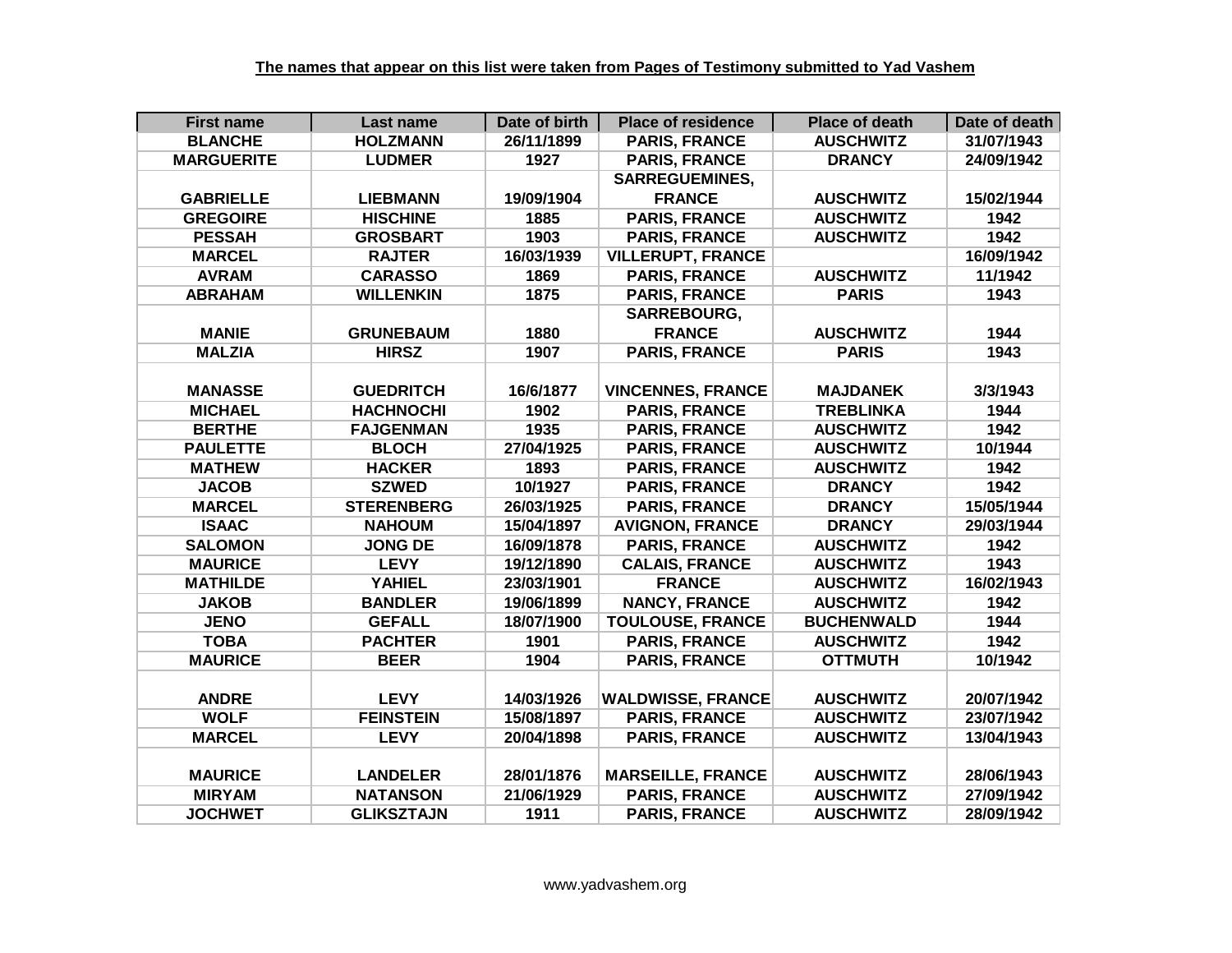| <b>First name</b> | Last name            | Date of birth | <b>Place of residence</b> | <b>Place of death</b> | Date of death |
|-------------------|----------------------|---------------|---------------------------|-----------------------|---------------|
| <b>MAJLECH</b>    | <b>ZAJTMAN</b>       | 1895          | <b>PARIS, FRANCE</b>      | <b>AUSCHWITZ</b>      | 1942          |
| <b>BETTI</b>      | <b>BRAUNSTEIN</b>    | 25/05/1904    | <b>PARIS, FRANCE</b>      | <b>CAMP</b>           | 26/09/1942    |
|                   |                      |               |                           |                       |               |
| <b>PERLA</b>      | <b>LANDELER</b>      | 11/06/1883    | <b>MARSEILLE, FRANCE</b>  | <b>AUSCHWITZ</b>      | 28/06/1943    |
| <b>BORUCH</b>     | <b>ROSENBLUM</b>     | 1900          | <b>PARIS, FRANCE</b>      | <b>AUSCHWITZ</b>      | 22/07/1942    |
| <b>NICOLE</b>     | <b>SZKOP</b>         | 4/12/1941     | <b>PARIS, FRANCE</b>      | <b>AUSCHWITZ</b>      | 1942          |
| <b>GUY</b>        | <b>LANDOWICZ</b>     | 1924          | <b>PARIS, FRANCE</b>      | <b>LYON</b>           | 1944          |
| <b>MIRJAM</b>     | <b>RADOSZYCKI</b>    | 1904          | <b>PARIS, FRANCE</b>      | <b>AUSCHWITZ</b>      | 1942          |
| <b>YVETTE</b>     | <b>BENICHOU</b>      | 28/08/1942    | <b>PARIS, FRANCE</b>      | <b>AUSCHWITZ</b>      | 26/07/1943    |
|                   |                      |               | <b>MUELHAUSEN,</b>        |                       |               |
| <b>ROSE</b>       | <b>MEYER</b>         | 10/10/1871    | <b>FRANCE</b>             | <b>AUSCHWITZ</b>      | 20/05/1944    |
| <b>MICHAL</b>     | <b>ZELASKO</b>       | 1910          | <b>FRANCE</b>             | <b>AUSCHWITZ</b>      | 1942          |
| <b>CHANA</b>      | <b>KONSKIER</b>      | 21/06/1912    | <b>PARIS, FRANCE</b>      | <b>AUSCHWITZ</b>      | 13/02/1944    |
| <b>BERL</b>       | <b>MOSZKOWICZ</b>    | 1915          | <b>PARIS, FRANCE</b>      | <b>AUSCHWITZ</b>      | 1942          |
| <b>ABRAHAM</b>    | <b>MITELMANN</b>     | 1899          | <b>PARIS, FRANCE</b>      | <b>AUSCHWITZ</b>      | 1945          |
| <b>MARCEL</b>     | <b>FRYDEL</b>        | 23/03/1934    | <b>METZ, FRANCE</b>       | <b>AUSCHWITZ</b>      | 13/02/1944    |
|                   |                      |               | <b>BOULOGNE</b>           |                       |               |
|                   |                      |               | <b>BILLANCOURT,</b>       |                       |               |
| <b>RAYMONDE</b>   | <b>CREANGE</b>       | 26/11/1900    | <b>FRANCE</b>             | <b>RAVENSBRUECK</b>   | 22/09/1942    |
| <b>MARGUERITE</b> | <b>FINKELSTEIN</b>   | 1915          | <b>PARIS, FRANCE</b>      |                       | 1944          |
| <b>CHARLES</b>    | <b>JACHNOVITZ</b>    | 1893          | <b>PARIS, FRANCE</b>      |                       | 1942          |
| <b>MARJAN</b>     | <b>SZTRUM</b>        | 1924          | <b>VICHY, FRANCE</b>      | <b>AUSCHWITZ</b>      | 1943          |
| <b>EDITH</b>      | <b>LETICH</b>        | 1914          | <b>TOURS, FRANCE</b>      | <b>AUSCHWITZ</b>      | 1942          |
| <b>CHAYA</b>      | <b>MOSSAK</b>        | 1902          | <b>PARIS, FRANCE</b>      | <b>AUSCHWITZ</b>      | 1942          |
| <b>PEISACH</b>    | <b>BRAWERMAN</b>     | 1901          | <b>PARIS, FRANCE</b>      | <b>PARIS</b>          | 1942          |
| <b>SZERENA</b>    | <b>REISZ</b>         |               |                           |                       |               |
|                   |                      | 18/4/1903     | <b>PARIS, FRANCE</b>      | <b>MAJDANEK</b>       | 25/3/1943     |
| <b>MERE</b>       | <b>LEIBMANN</b>      | 15/06/1890    | <b>PARIS, FRANCE</b>      | <b>AUSCHWITZ</b>      | 30/06/1944    |
| <b>MOSCHE</b>     | <b>SCHARF</b>        | 1894          | <b>PARIS, FRANCE</b>      | <b>BELZ</b>           | 1942          |
| <b>REGINE</b>     | <b>CHMIELNICKI</b>   | 1902          | <b>PARIS, FRANCE</b>      | <b>GERMANY</b>        | 1942          |
| <b>RACA</b>       | <b>ISREALLEWICZ</b>  | 15/07/1924    | <b>PARIS, FRANCE</b>      | <b>AUSCHWITZ</b>      | 19/07/1942    |
| <b>RENEE</b>      | <b>VULF</b>          | 1912          | <b>PARIS, FRANCE</b>      | <b>AUSCHWITZ</b>      | 1942          |
| <b>JEANETTE</b>   | <b>GOLDSCHNEIDER</b> | 20/11/1914    | <b>PARIS, FRANCE</b>      | <b>AUSCHWITZ</b>      | 1944          |
| <b>PAULETTE</b>   | <b>BLOCH</b>         | 27/04/1925    | <b>PARIS, FRANCE</b>      | <b>AUSCHWITZ</b>      | 27/09/1944    |
|                   |                      |               |                           |                       |               |
| <b>MASLIAH</b>    | <b>LEVY</b>          | 1903          | <b>MARSEILLE, FRANCE</b>  | <b>AUSCHWITZ</b>      | 1943          |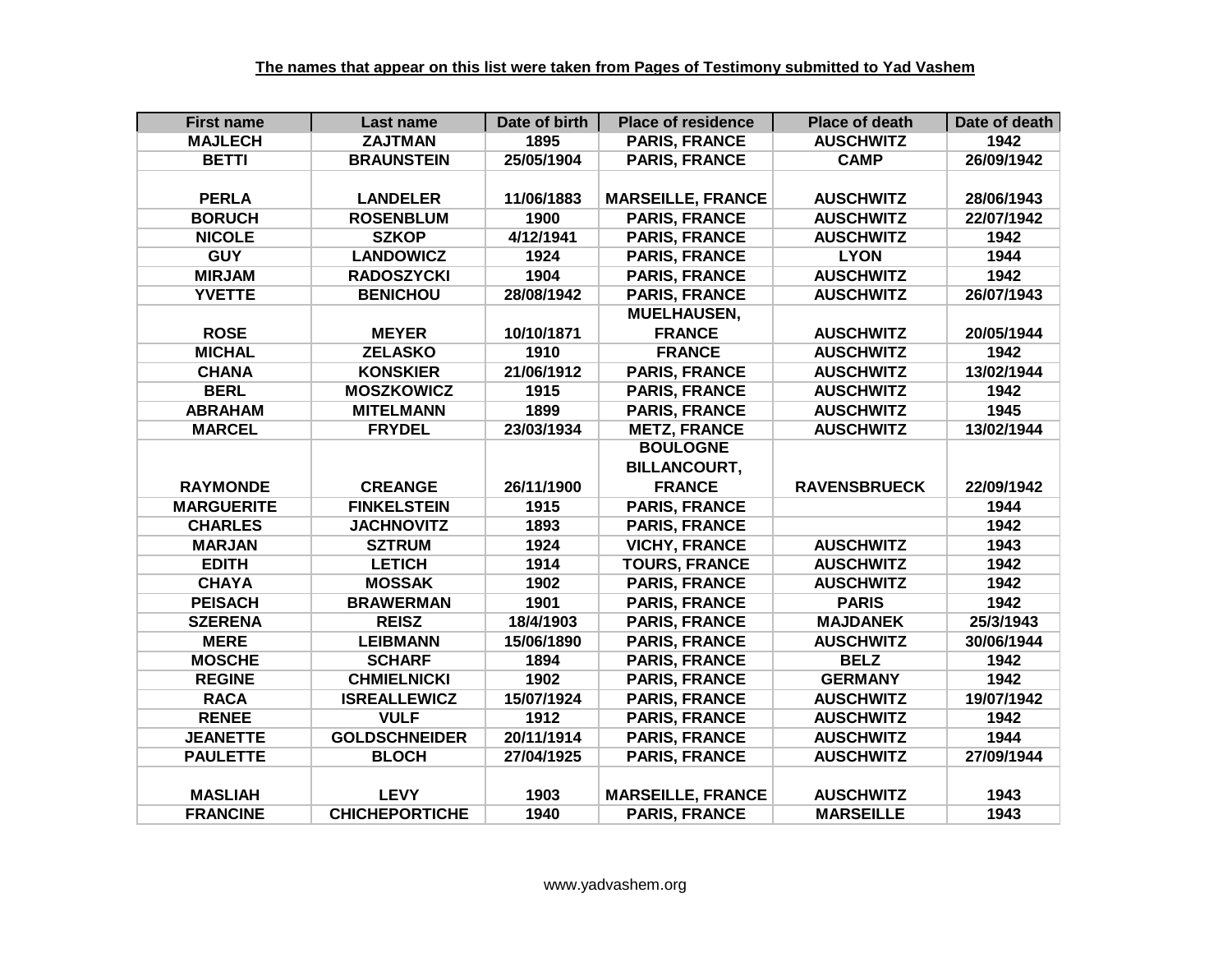| <b>First name</b> | Last name            | Date of birth | <b>Place of residence</b> | <b>Place of death</b> | Date of death |
|-------------------|----------------------|---------------|---------------------------|-----------------------|---------------|
| <b>MAURICE</b>    | <b>WASERSZTEIN</b>   | 12/01/1931    | <b>PARIS, FRANCE</b>      | <b>PARIS</b>          | 16/07/1942    |
|                   |                      |               | <b>CHAMPIGNY SUR</b>      |                       |               |
| <b>JUDAS</b>      | <b>MEYOKAS</b>       | 1896          | <b>VEUDE, FRANCE</b>      | <b>AUSCHWITZ</b>      | 1944          |
| <b>MASZA</b>      | <b>DZALUSZYNSKA</b>  | 1925          | <b>TOURS, FRANCE</b>      | <b>AUSCHWITZ</b>      | 1942          |
|                   |                      |               | STRASBOURG,               |                       |               |
| <b>MAURICE</b>    | <b>SCHAENKEL</b>     | 11/11/1894    | <b>FRANCE</b>             | <b>AUSCHWITZ</b>      | 1944          |
| <b>VICTORIA</b>   | <b>CUENCA</b>        | 1885          | <b>PARIS, FRANCE</b>      | <b>AUSCHWITZ</b>      | 1942          |
|                   |                      |               | <b>GUEBWILLER,</b>        |                       |               |
| <b>JULIETTE</b>   | <b>BLOCH</b>         | 17/06/1899    | <b>FRANCE</b>             | <b>AUSCHWITZ</b>      | 13/04/1944    |
| <b>MATHILDE</b>   | <b>MOLHO</b>         | 1886          | <b>PARIS, FRANCE</b>      |                       | 1943          |
| <b>CHAIM</b>      | <b>HERSCHKOWITSH</b> | 1912          | <b>PARIS, FRANCE</b>      | <b>AUSCHWITZ</b>      | 1944          |
| <b>LOUISE</b>     | <b>JACOBSON</b>      | 24/12/1924    | <b>PARIS, FRANCE</b>      | <b>AUSCHWITZ</b>      | 1943          |
|                   |                      |               |                           |                       |               |
| <b>MENACHEM</b>   | <b>COHEN</b>         | 1894          | <b>MARSEILLE, FRANCE</b>  | <b>MARSEILLE</b>      | 1941          |
| <b>MAURICE</b>    | <b>ORNSTEIN</b>      | 12/05/1916    | <b>PARIS, FRANCE</b>      | <b>AUSCHWITZ</b>      | 1944          |
|                   |                      |               |                           | <b>SORAU</b>          |               |
| <b>RAPHAEL</b>    | <b>KAHAN</b>         | 25/12/1909    | <b>TOULOUSE, FRANCE</b>   | <b>SEIFERSDORF</b>    | 1944          |
|                   |                      |               | <b>ALSACE LORRAINE,</b>   |                       |               |
| <b>JUDELIS</b>    | <b>VALACHS</b>       | 18/04/1893    | <b>FRANCE</b>             | <b>AUSCHWITZ</b>      | 16/09/1942    |
| <b>MATYS</b>      | <b>CWAJBAUM</b>      | 14/05/1892    | <b>PARIS, FRANCE</b>      | <b>AUSCHWITZ</b>      | 1945          |
| <b>RYWKA</b>      | <b>GUTRAJDE</b>      | 22/10/1907    | <b>PARIS, FRANCE</b>      | <b>AUSCHWITZ</b>      | 24/08/1942    |
|                   |                      |               | <b>NIEDERBRONN LES</b>    |                       |               |
| <b>CAMILLE</b>    | <b>LEVY</b>          | 18/07/1889    | <b>BAIN, FRANCE</b>       | <b>AUSCHWITZ</b>      | 18/04/1944    |
| <b>SARAH</b>      | <b>PALENSSIA</b>     | 15/03/1900    | <b>PARIS, FRANCE</b>      | <b>AUSCHWITZ</b>      | 30/06/1944    |
| <b>FEWEL</b>      | <b>ZILBERSZTEJN</b>  | 1900          | <b>PARIS, FRANCE</b>      | <b>AUSCHWITZ</b>      | 1943          |
| <b>AHRON</b>      | <b>GOLDMANN</b>      | 1905          | <b>PARIS, FRANCE</b>      | <b>AUSCHWITZ</b>      | 1943          |
|                   |                      |               | <b>HERRLISHEIM,</b>       |                       |               |
| <b>LUCIEN</b>     | <b>BLOCH</b>         | 19/01/1890    | <b>FRANCE</b>             | <b>AUSCHWITZ</b>      | 30/04/1944    |
| <b>MAURICE</b>    | <b>TSETVERY</b>      | 23/10/1932    | <b>PARIS, FRANCE</b>      | <b>AUSCHWITZ</b>      | 24/08/1942    |
| <b>DWOJRA</b>     | <b>RAJSMAN</b>       | 1909          | <b>PARIS, FRANCE</b>      | <b>AUSCHWITZ</b>      | 1943          |
| <b>RAPHAL</b>     | <b>MABO</b>          | 10/10/1900    | <b>PARIS, FRANCE</b>      | <b>SOBIBOR</b>        | 1943          |
| <b>MARGUERITE</b> | <b>CAHEN</b>         | 1893          | <b>BEAUVAIS, FRANCE</b>   | <b>AUSCHWITZ</b>      | 1944          |
| <b>NATHAN</b>     | <b>WAJSER</b>        | 28/04/1914    | <b>PARIS, FRANCE</b>      | <b>AUSCHWITZ</b>      | 1943          |
| <b>PIERRE</b>     | <b>CAIN</b>          | 11/1918       | <b>PARIS, FRANCE</b>      | <b>REVEL</b>          | 15/05/1944    |
| <b>ESTHER</b>     | <b>TZINMANN</b>      | 1880          | <b>PARIS, FRANCE</b>      | <b>CAMP</b>           | 1942          |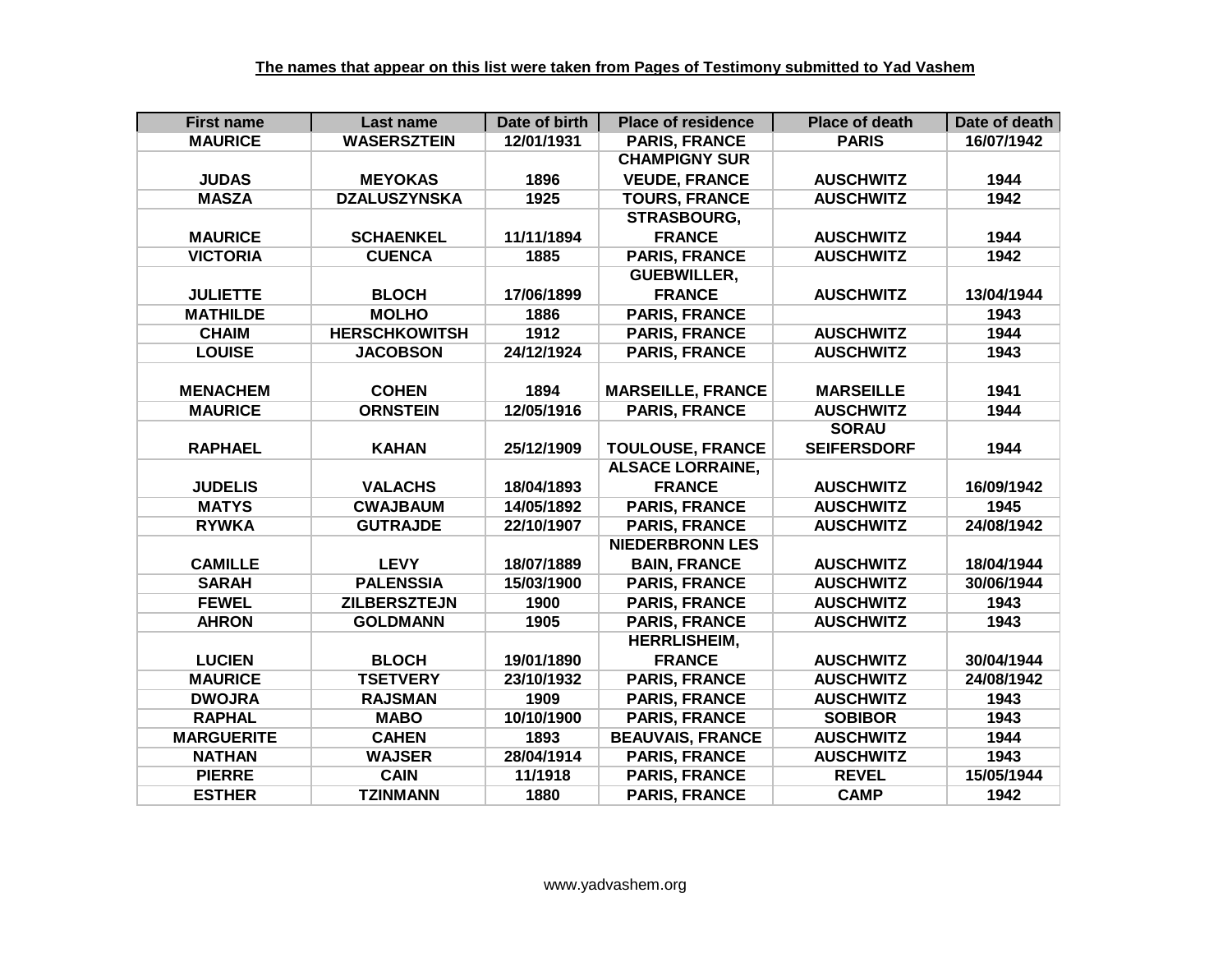| <b>First name</b> | Last name           | Date of birth | <b>Place of residence</b> | <b>Place of death</b> | Date of death |
|-------------------|---------------------|---------------|---------------------------|-----------------------|---------------|
|                   |                     |               | <b>LIVRY GARDAN,</b>      |                       |               |
| <b>TOUWIA</b>     | <b>POLINOWSKI</b>   | 1928          | <b>FRANCE</b>             | <b>AUSCHWITZ</b>      | 11/11/1942    |
| <b>BEN SION</b>   | <b>FREUND</b>       | 22/11/1896    | <b>FORBACH, FRANCE</b>    | <b>AUSCHWITZ</b>      | 1943          |
| <b>COLETTE</b>    | <b>BENICHOU</b>     | 20/10/1938    | <b>PARIS, FRANCE</b>      | <b>AUSCHWITZ</b>      | 26/07/1943    |
| <b>RACHEL</b>     | <b>KAHAN</b>        | 17/04/1889    | <b>TOULOUSE, FRANCE</b>   | <b>AUSCHWITZ</b>      | 20/11/1943    |
| <b>GILBERTE</b>   | <b>WERTHEIM</b>     | 1925          | <b>COLMAR, FRANCE</b>     | <b>AUSCHWITZ</b>      | 26/09/1942    |
| <b>ZORI</b>       | <b>MIKULOWSKI</b>   | 1929          | <b>NANCY, FRANCE</b>      | <b>AUSCHWITZ</b>      | 1942          |
| <b>MARIE</b>      | <b>BALLY</b>        | 1908          | <b>BAYONNE, FRANCE</b>    | <b>AUSCHWITZ</b>      | 1943          |
| <b>MATHILDE</b>   | <b>KAHN</b>         | 30/04/1897    | <b>MAICHE, FRANCE</b>     | <b>AUSCHWITZ</b>      | 18/02/1943    |
| <b>ROSA</b>       | <b>BRAUNTHAL</b>    | 27/08/1907    | <b>PARIS, FRANCE</b>      | <b>AUSCHWITZ</b>      | 20/09/1942    |
|                   |                     |               | <b>BOUXWILLER,</b>        |                       |               |
| <b>SARAH</b>      | <b>WEIL</b>         | 12/11/1879    | <b>FRANCE</b>             | <b>AUSCHWITZ</b>      | 1944          |
| <b>SHIMEN</b>     | <b>BERLINE</b>      | 1882          | <b>PARIS, FRANCE</b>      | <b>PARIS</b>          | 1942          |
| <b>LINE</b>       | <b>LEVY</b>         | 26/07/1899    | <b>COLMAR, FRANCE</b>     | <b>AUSCHWITZ</b>      | 29/04/1944    |
| <b>PIERRE</b>     | <b>BOMBET</b>       | 1910          | <b>BRUMATH, FRANCE</b>    | <b>LYON</b>           | 1942          |
| <b>RACHEL</b>     | <b>DANKOWITZ</b>    | 10/12/1901    | <b>PARIS, FRANCE</b>      | <b>AUSCHWITZ</b>      | 1942          |
| <b>RACHEL</b>     | <b>ZAKRZEWSKI</b>   | 23/03/1903    | <b>NANCY, FRANCE</b>      | <b>AUSCHWITZ</b>      | 1944          |
| <b>JACQUES</b>    | <b>WINTER</b>       | 31/01/1921    | <b>PARIS, FRANCE</b>      | <b>BIRKENAU</b>       | 1942          |
| <b>SARAH</b>      | <b>JABLONSKI</b>    | 13/03/1890    | <b>PARIS, FRANCE</b>      | <b>AUSCHWITZ</b>      | 21/09/1942    |
| <b>NATHAN</b>     | <b>SCHENKERMANN</b> | 1896          | <b>FRANCE</b>             | <b>AUSCHWITZ</b>      | 1942          |
| <b>JANCOU</b>     | <b>LEIBOVICI</b>    | 16/09/1884    | <b>PARIS, FRANCE</b>      | <b>AUSCHWITZ</b>      | 18/09/1942    |
| <b>HENRI</b>      | <b>TCHOULOK</b>     | 30/09/1908    | <b>PARIS, FRANCE</b>      | <b>AUSCHWITZ</b>      | 1942          |
| <b>YCEK</b>       | <b>HORONCZYK</b>    | 1905          | <b>PARIS, FRANCE</b>      | <b>AUSCHWITZ</b>      | 1941          |
| <b>ABRAHM</b>     | <b>WINDER</b>       | 1890          | <b>PARIS, FRANCE</b>      | <b>AUSCHWITZ</b>      | 1942          |
|                   |                     |               |                           |                       |               |
| <b>RICCARDO</b>   | <b>BENNAHMIAS</b>   | 11/03/1893    | <b>VINCENNES, FRANCE</b>  | <b>DRANCY</b>         | 11/09/1942    |
| <b>SENDER</b>     | <b>FUHRMANN</b>     | 22/04/1895    | <b>PARIS, FRANCE</b>      | <b>AUSCHWITZ</b>      | 20/07/1943    |
| <b>NICOLE</b>     | <b>BLAUSZTAJN</b>   | 31/01/1937    | <b>PARIS, FRANCE</b>      | <b>AUSCHWITZ</b>      | 1942          |
|                   |                     |               |                           |                       |               |
| <b>REUBEN</b>     | <b>WEINSTEIN</b>    | 1879          | <b>MARSEILLE, FRANCE</b>  | <b>AUSCHWITZ</b>      | 1944          |
| <b>EMMANUEL</b>   | <b>HERZ</b>         | 15/01/1921    | <b>DIJON, FRANCE</b>      | <b>AUSCHWITZ</b>      | 11/1942       |
| <b>ABRAAM</b>     | <b>GHELD</b>        | 1907          | <b>METZ, FRANCE</b>       |                       | 1942          |
| <b>PERL</b>       | <b>BERENGUT</b>     | 1896          | <b>PARIS, FRANCE</b>      | <b>AUSCHWITZ</b>      | 14/07/1942    |
|                   |                     |               | <b>HAGONDANGE,</b>        |                       |               |
| <b>LUCIEN</b>     | <b>JABLONSKI</b>    | 24/04/1883    | <b>FRANCE</b>             | <b>AUSCHWITZ</b>      | 15/02/1944    |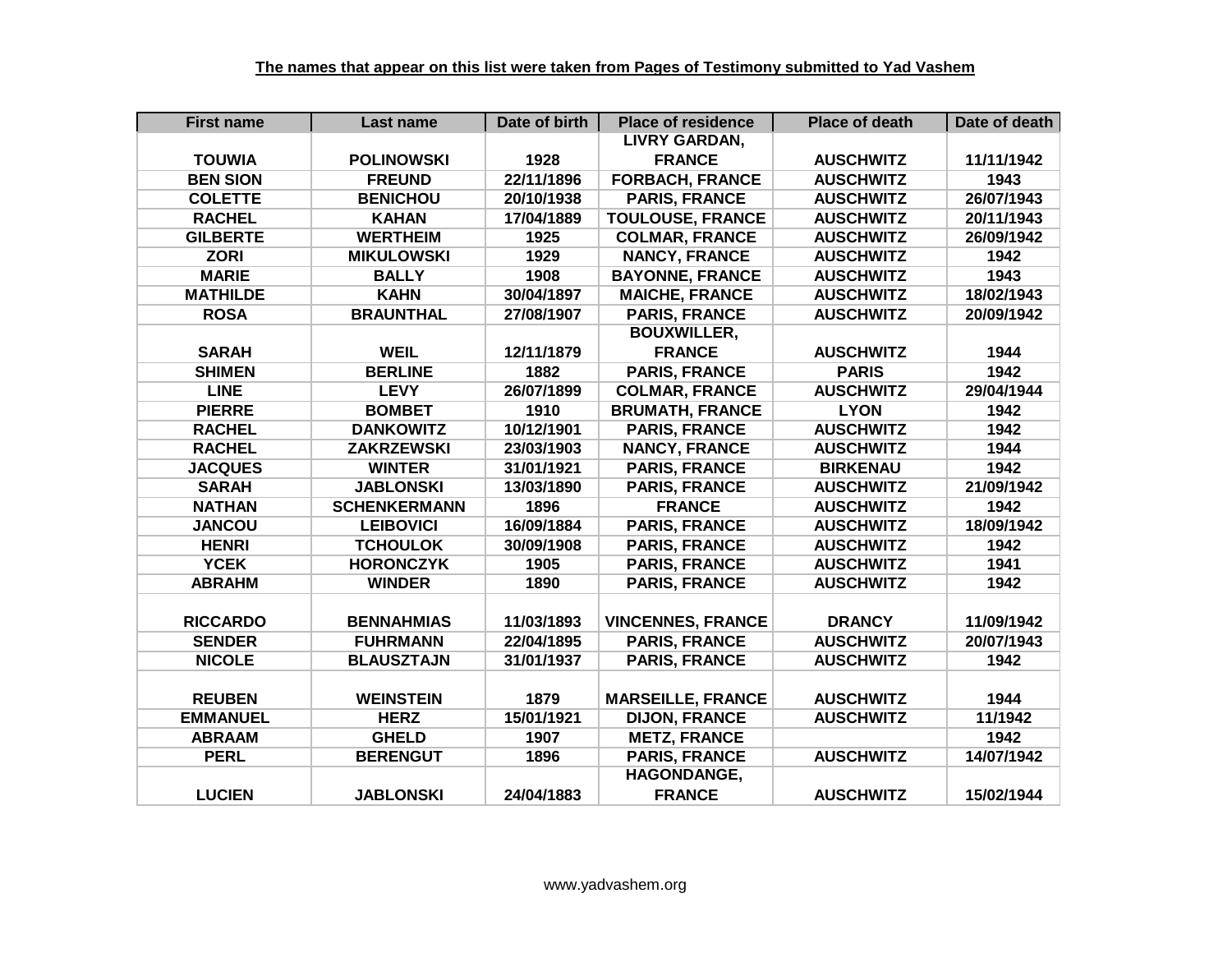| <b>First name</b> | Last name             | Date of birth | <b>Place of residence</b> | <b>Place of death</b> | Date of death |
|-------------------|-----------------------|---------------|---------------------------|-----------------------|---------------|
|                   |                       |               | <b>MONTMORENCY,</b>       |                       |               |
| <b>ANDRE</b>      | <b>SCHWARTZENBERG</b> | 27/08/1928    | <b>FRANCE</b>             | <b>AUSCHWITZ</b>      | 11/03/1944    |
| <b>SIMONE</b>     | <b>WOLMARK</b>        | 1939          | <b>PARIS, FRANCE</b>      | <b>AUSCHWITZ</b>      | 10/1942       |
| <b>ICCHOK</b>     | <b>KIRSZENBLAT</b>    | 1905          | <b>PARIS, FRANCE</b>      | <b>AUSCHWITZ</b>      | 10/08/1942    |
| <b>PHILIPPE</b>   | <b>KAWER</b>          | 1899          | <b>PARIS, FRANCE</b>      | <b>BIRKENAU</b>       | 1943          |
| <b>JULIUS</b>     | <b>SCHELL</b>         | 1904          | <b>PARIS, FRANCE</b>      | <b>CAMP</b>           | 1942          |
| <b>MAURICE</b>    | <b>ZECHLINER</b>      | 1915          | <b>PARIS, FRANCE</b>      | <b>WARSAW</b>         | 1940          |
| <b>MAURICE</b>    | <b>KOUMERSKY</b>      | 1907          | <b>PARIS, FRANCE</b>      | <b>AUSCHWITZ</b>      | 1945          |
|                   |                       |               | <b>HERRLISHEIM,</b>       |                       |               |
| <b>NICOLE</b>     | <b>BLOCH</b>          | 20/11/1932    | <b>FRANCE</b>             | <b>AUSCHWITZ</b>      | 26/04/1944    |
| <b>RYWKA</b>      | <b>ZYLBER</b>         | 1913          | <b>PARIS, FRANCE</b>      | <b>PARIS</b>          | 1942          |
| <b>MEYER</b>      | <b>WEINSTEIN</b>      | 1889          | <b>PARIS, FRANCE</b>      | <b>AUSCHWITZ</b>      | 1942          |
| <b>MYRLA</b>      | <b>SZCZYPIOR</b>      | 1905          | <b>PARIS, FRANCE</b>      | <b>DRANCY</b>         | 1942          |
| <b>BERYSZ</b>     | <b>MUFLASZ</b>        | 29/07/1913    | <b>PARIS, FRANCE</b>      | <b>AUSCHWITZ</b>      | 29/07/1942    |
| <b>RACHEL</b>     | <b>AMZELLAG</b>       | 1906          | <b>FRANCE</b>             | <b>AUSCHWITZ</b>      | 23/10/1944    |
| <b>WOLF</b>       | <b>SZPIGIELMAN</b>    | 1903          | <b>PARIS, FRANCE</b>      | <b>AUSCHWITZ</b>      | 1942          |
| <b>MORDCHAJ</b>   | <b>WAISBORT</b>       | 1895          | <b>PARIS, FRANCE</b>      |                       | 1942          |
| <b>PERL</b>       | <b>HITTEL</b>         | 16/04/1899    | <b>PARIS, FRANCE</b>      | <b>AUSCHWITZ</b>      | 16/07/1942    |
| <b>MORDKO</b>     | <b>LANGMANN</b>       | 15/09/1883    | <b>PARIS, FRANCE</b>      | <b>BIRKENAU</b>       | 15/11/1942    |
| <b>EDDY</b>       | <b>VITCH</b>          | 1900          | <b>FRANCE</b>             | <b>AUSCHWITZ</b>      | 1943          |
| <b>BAJLA</b>      | <b>ZECHLINER</b>      | 22/4/1917     | <b>PARIS, FRANCE</b>      | <b>CAMP</b>           | 1942          |
| <b>HAYA</b>       | <b>VASSER</b>         | 1899          | <b>PARIS, FRANCE</b>      | <b>AUSCHWITZ</b>      | 1942          |
| <b>SRUL</b>       | <b>JABLONOVITCH</b>   | 1870          | <b>PARIS, FRANCE</b>      | <b>AUSCHWITZ</b>      | 1943          |
| <b>JANKIEL</b>    | <b>FENSTERSZAB</b>    | 15/10/1898    | <b>PARIS, FRANCE</b>      | <b>DRANCY</b>         | 31/07/1944    |
| <b>RYWKA</b>      | <b>KURCBART</b>       | 27/07/1911    | <b>LILLE, FRANCE</b>      | <b>AUSCHWITZ</b>      | 18/09/1942    |
| <b>REBECCA</b>    | <b>MIETLA</b>         | 14/01/1914    | <b>PARIS, FRANCE</b>      |                       | 19/07/1942    |
| <b>OSIAS</b>      | <b>BERGMANN</b>       | 26/10/1898    | <b>PARIS, FRANCE</b>      | <b>AUSCHWITZ</b>      | 1942          |
| <b>MOTEL</b>      | <b>ROZENWALD</b>      | 1904          | <b>PARIS, FRANCE</b>      | <b>PARIS</b>          | 1942          |
| <b>YSCHAK</b>     | <b>TROJANOVSKI</b>    | 1884          | <b>PARIS, FRANCE</b>      | <b>PARIS</b>          | 1942          |
| <b>MOSZEK</b>     | <b>LEWIN</b>          | 1891          | <b>PARIS, FRANCE</b>      | <b>AUSCHWITZ</b>      | 16/07/1942    |
| <b>ISAAC</b>      | <b>CUKIERMAN</b>      | 14/07/1899    | <b>PARIS, FRANCE</b>      |                       | 10/06/1944    |
| <b>LADISLAS</b>   | <b>SZTOKMAN</b>       | 10/07/1884    | <b>SURESNES, FRANCE</b>   | <b>AUSCHWITZ</b>      | 12/03/1944    |
| <b>PAULINE</b>    | <b>BORODIANSKY</b>    | 1890          | <b>PARIS, FRANCE</b>      | <b>MAJDANEK</b>       | 1942          |
| <b>EMILE</b>      | <b>MOSKOVITZ</b>      | 12/12/1894    | <b>BELFORT, FRANCE</b>    | <b>AUSCHWITZ</b>      | 27/02/1944    |
| <b>REINE</b>      | <b>LEVY</b>           | 28/08/1878    | <b>RENNES, FRANCE</b>     | <b>AUSCHWITZ</b>      | 1943          |
| <b>FAJGA</b>      | <b>HALPUTER</b>       | 12/01/1889    | <b>PARIS, FRANCE</b>      | <b>AUSCHWITZ</b>      | 16/09/1942    |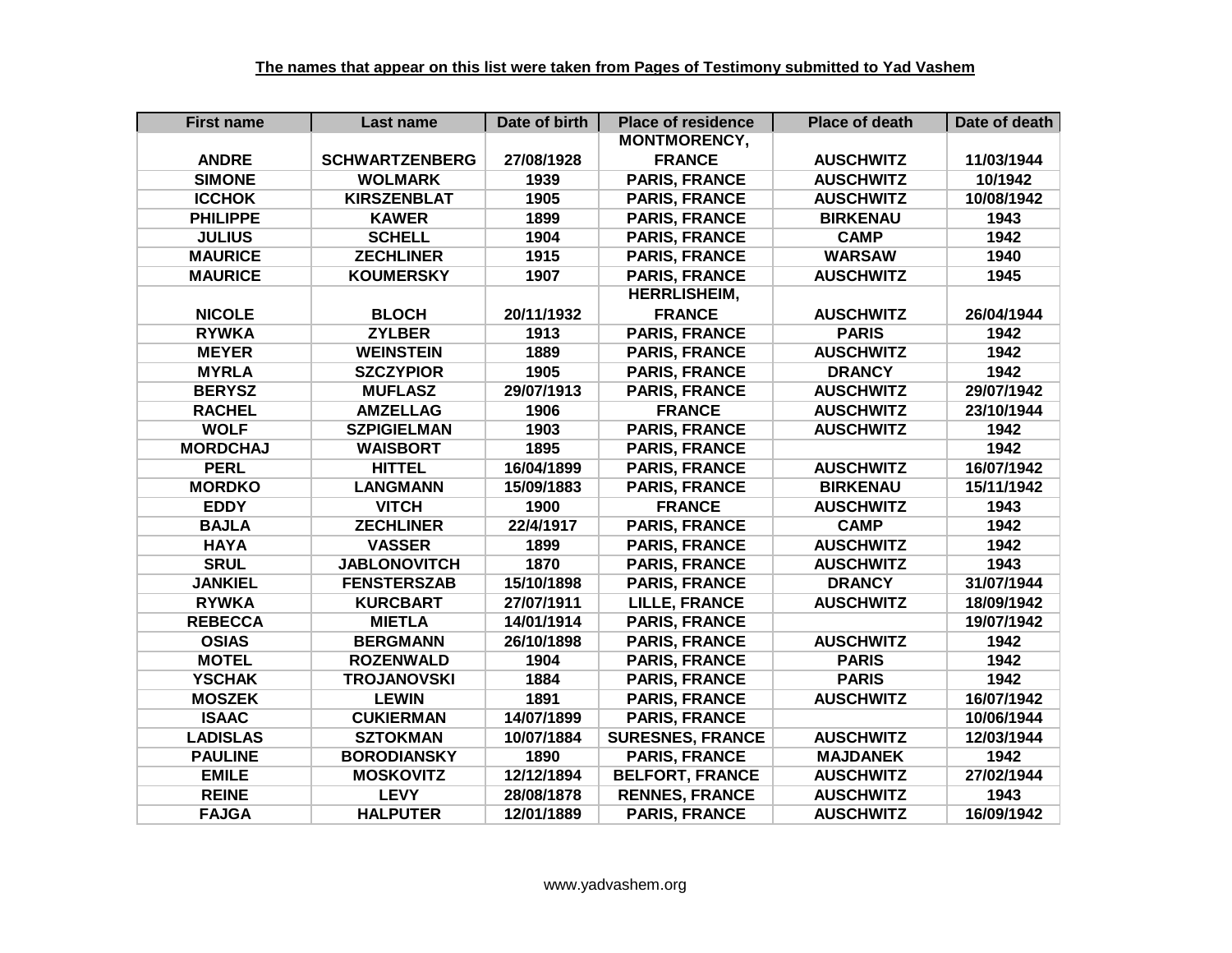| <b>First name</b> | Last name           | Date of birth | <b>Place of residence</b> | <b>Place of death</b> | Date of death |
|-------------------|---------------------|---------------|---------------------------|-----------------------|---------------|
|                   |                     |               | <b>AUBERVILLIERS,</b>     |                       |               |
| <b>JACQUES</b>    | <b>SCHELESNIKOW</b> | 30/08/1939    | <b>FRANCE</b>             | <b>AUSCHWITZ</b>      | 1942          |
| <b>RIWKA</b>      | <b>SCHWER</b>       | 1905          | <b>BOULAY, FRANCE</b>     | <b>BOULAY</b>         | 1942          |
| <b>DENISE</b>     | <b>STIEBEL</b>      | 31/01/1936    | <b>NANCY, FRANCE</b>      | <b>AUSCHWITZ</b>      | 26/06/1942    |
| <b>YACOB</b>      | <b>ROSENBERG</b>    | 1886          | <b>PARIS, FRANCE</b>      | <b>MAJDANEK</b>       | 27/03/1943    |
| <b>ANS</b>        | <b>LASMAN</b>       | 1900          | <b>PARIS, FRANCE</b>      | <b>AUSCHWITZ</b>      | 1943          |
| <b>MICHAEL</b>    | <b>BLUTT</b>        | 1906          | <b>PARIS, FRANCE</b>      | <b>AUSCHWITZ</b>      | 1942          |
|                   |                     |               |                           |                       |               |
| <b>ARTHUR</b>     | <b>LEE</b>          | 31/07/1872    | <b>MARSEILLE, FRANCE</b>  | <b>MARSEILLE</b>      | 24/04/1944    |
| <b>MOTEL</b>      | <b>SRAER</b>        | 1917          | <b>TOULOUSE, FRANCE</b>   | <b>GERMANY</b>        | 1944          |
| <b>MOSCHE</b>     | <b>KOPERBERG</b>    | 30/12/1907    | <b>PARIS, FRANCE</b>      | <b>AUSCHWITZ</b>      | 14/05/1941    |
| <b>BRUMA</b>      | <b>GURSCHBARG</b>   | 14/02/1892    | <b>FRANCE</b>             | <b>AUSCHWITZ</b>      | 31/07/1944    |
| <b>CHAWA</b>      | <b>GRUNFOGEL</b>    | 12/03/1893    | <b>NANCY, FRANCE</b>      | <b>AUSCHWITZ</b>      | 19/07/1942    |
| <b>MOZESZ</b>     | <b>GRUNDMANN</b>    | 10/10/1897    | <b>PARIS, FRANCE</b>      | <b>AUSCHWITZ</b>      | 1942          |
| <b>SYMCHA</b>     | <b>HORONCZYK</b>    | 14/08/1907    | <b>PARIS, FRANCE</b>      | <b>AUSCHWITZ</b>      | 1942          |
|                   |                     |               |                           |                       |               |
| <b>SZYJA</b>      | <b>LIBRACH</b>      | 10/05/1894    | <b>MONTREUIL, FRANCE</b>  | <b>AUSCHWITZ</b>      | 1943          |
| <b>CHAIM</b>      | <b>BARMHERZIG</b>   | 1902          | <b>PARIS, FRANCE</b>      | <b>AUSCHWITZ</b>      | 1942          |
| <b>JEAN</b>       | <b>MIKULOWSKI</b>   | 1939          | <b>NANCY, FRANCE</b>      | <b>AUSCHWITZ</b>      | 1942          |
| <b>BLANCHE</b>    | <b>LEVY</b>         | 1872          | <b>MULHOUSE, FRANCE</b>   | <b>PARIS</b>          | 1944          |
| <b>TONI</b>       | <b>STOURDZE</b>     | 29/01/1915    | <b>BOULOGNE, FRANCE</b>   | <b>AUSCHWITZ</b>      | 29/09/1942    |
|                   |                     |               |                           |                       |               |
| <b>EITA</b>       | <b>SEINMAN</b>      | 28/03/1892    | <b>MONTREUIL, FRANCE</b>  | <b>MONTREUIL</b>      | 28/09/1942    |
|                   |                     |               | <b>MARSEILLES,</b>        |                       |               |
| <b>SIMONE</b>     | <b>MEYER</b>        | 31/10/1905    | <b>FRANCE</b>             | <b>SOBIBOR</b>        | 1943          |
|                   |                     |               |                           |                       |               |
| <b>BERTHA</b>     | <b>LEVY</b>         | 18/09/1881    | <b>CHAUMONT, FRANCE</b>   | <b>AUSCHWITZ</b>      | 27/01/1944    |
|                   |                     |               |                           |                       |               |
| <b>RENEE</b>      | <b>BENISRY</b>      | 25/12/1910    | <b>MARSEILLE, FRANCE</b>  | <b>SOBIBOR</b>        | 1943          |
| <b>HERZ</b>       | <b>BLATTBERG</b>    | 20/11/1926    | <b>LYON, FRANCE</b>       | <b>AUSCHWITZ</b>      | 1944          |
| <b>BLANCHE</b>    | <b>BOMBET</b>       | 10/01/1884    | <b>BRUMATH, FRANCE</b>    | <b>AUSCHWITZ</b>      | 1944          |
| <b>CHIL</b>       | <b>MOTYKA</b>       | 17/07/1895    | <b>PARIS, FRANCE</b>      | <b>PARIS</b>          | 1943          |
|                   |                     |               | <b>SARREGUEMINES,</b>     |                       |               |
| <b>ANDRE</b>      | <b>JABLONSKI</b>    | 27/04/1939    | <b>FRANCE</b>             | <b>AUSCHWITZ</b>      | 15/02/1944    |
| <b>MICHEL</b>     | <b>ROBINSON</b>     | 1890          | <b>PARIS, FRANCE</b>      | <b>AUSCHWITZ</b>      | 1943          |
| <b>ISRAEL</b>     | <b>PUSZET</b>       | 15/03/1889    | <b>PARIS, FRANCE</b>      | <b>AUSCHWITZ</b>      | 19/08/1942    |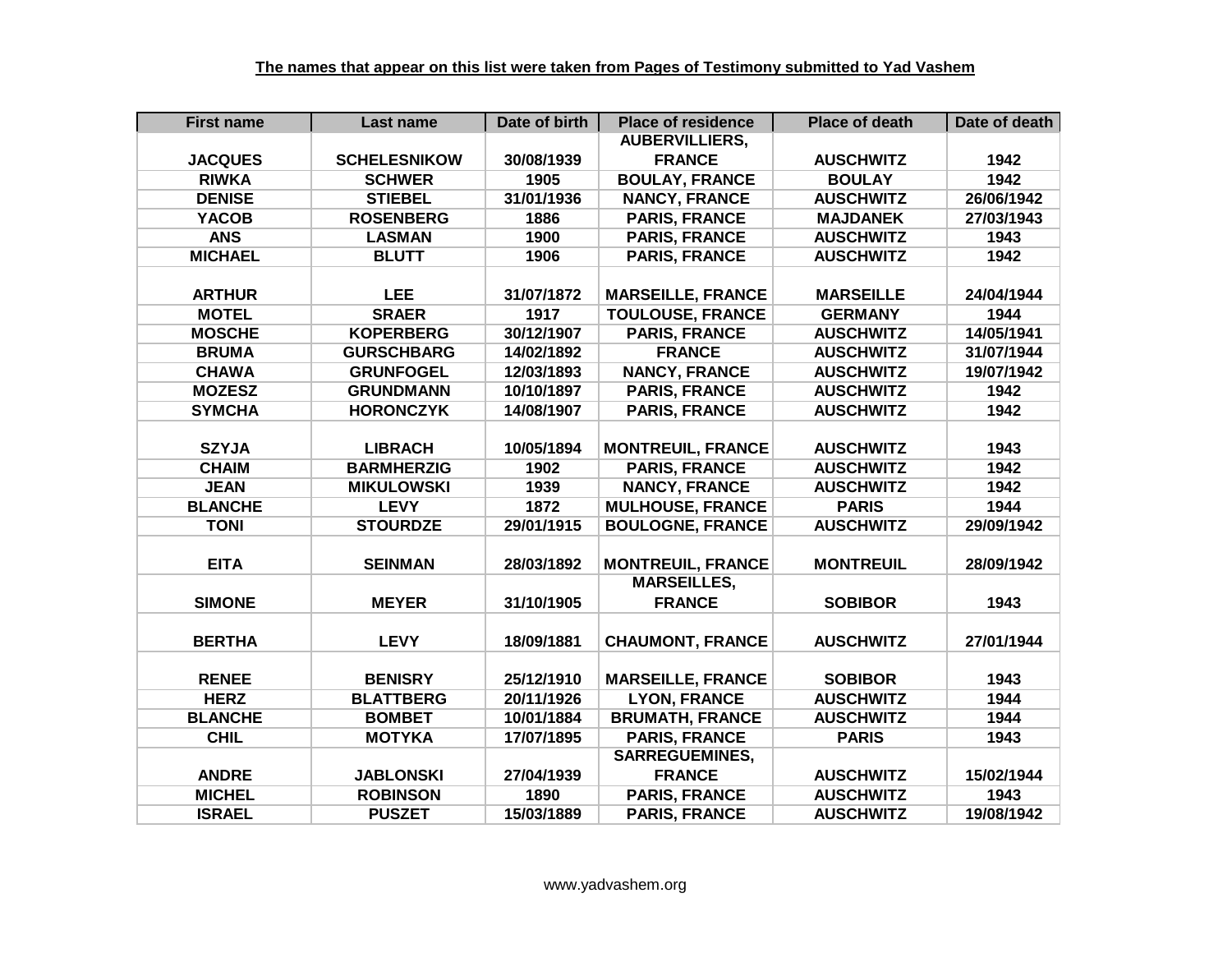| <b>First name</b> | Last name           | Date of birth | <b>Place of residence</b> | <b>Place of death</b> | Date of death |
|-------------------|---------------------|---------------|---------------------------|-----------------------|---------------|
| <b>RACHEL</b>     | <b>BOROWSKI</b>     | 1898          | <b>PARIS, FRANCE</b>      | <b>TREBLINKA</b>      | 1942          |
| <b>ELIE</b>       | <b>SABAH</b>        | 17/06/1906    | <b>LYON, FRANCE</b>       | <b>BUCHENWALD</b>     | 16/02/1945    |
|                   |                     |               | <b>RENNES LES BAINS,</b>  |                       |               |
| <b>CRISTIAN</b>   | <b>AVRAM</b>        | 1940          | <b>FRANCE</b>             | <b>AUSCHWITZ</b>      | 1943          |
| <b>BASSE</b>      | <b>LEVKOVITCH</b>   | 15/05/1891    | <b>PARIS, FRANCE</b>      | <b>AUSCHWITZ</b>      | 1944          |
| <b>ABRAHAM</b>    | <b>SCHIA</b>        | 10/06/1892    | <b>NICE, FRANCE</b>       | <b>NICE</b>           | 16/08/1942    |
| <b>MIKE</b>       | <b>FLEJSZMACHER</b> | 1896          | <b>PARIS, FRANCE</b>      | <b>AUSCHWITZ</b>      | 1943          |
| <b>LOUIS</b>      | <b>ROSENBERG</b>    | 1920          | <b>PARIS, FRANCE</b>      | <b>PARIS</b>          | 1942          |
| <b>MOJSHE</b>     | <b>WELBLIOND</b>    | 25/02/1906    | <b>PARIS, FRANCE</b>      | <b>AUSCHWITZ</b>      | 1942          |
|                   |                     |               | <b>ALFORTVILLE,</b>       |                       |               |
| <b>SAVELY</b>     | <b>MOROS</b>        | 15/02/1886    | <b>FRANCE</b>             | <b>AUSCHWITZ</b>      | 1942          |
| <b>ALPHONSE</b>   | <b>DREYFUS</b>      | 17/05/1867    | <b>SELESTAT, FRANCE</b>   | <b>DRANCY</b>         | 28/10/1943    |
| <b>BRACHA</b>     | <b>KEJZMAN</b>      | 1902          | <b>PARIS, FRANCE</b>      | <b>AUSCHWITZ</b>      | 1943          |
| <b>SIAJNE</b>     | <b>ZEPKOWICZ</b>    | 1892          | <b>FRANCE</b>             | <b>AUSCHWITZ</b>      | 1942          |
| <b>REBECCA</b>    | <b>SZYCH</b>        | 20/04/1903    | <b>PARIS, FRANCE</b>      | <b>MAJDANEK</b>       | 23/03/1943    |
| <b>MOSZEK</b>     | <b>JAKOBOWICZ</b>   | 1903          | <b>PARIS, FRANCE</b>      | <b>AUSCHWITZ</b>      | 15/08/1942    |
|                   |                     |               | <b>STRASBOURG,</b>        |                       |               |
| <b>MORDCHAI</b>   | <b>WALKO</b>        | 1915          | <b>FRANCE</b>             | <b>STRASBOURG</b>     | 1942          |
| <b>GUSTA</b>      | <b>FAINGOLD</b>     | 1914          | <b>PARIS, FRANCE</b>      | <b>PARIS</b>          | 1941          |
| <b>LEJB</b>       | <b>SZIWEK</b>       | 1909          | <b>PARIS, FRANCE</b>      | <b>AUSCHWITZ</b>      | 1942          |
| <b>BERTHOLD</b>   | <b>SELIGMANN</b>    | 16/04/1913    | <b>PARIS, FRANCE</b>      | <b>AUSCHWITZ</b>      | 1942          |
| <b>RACHEL</b>     | <b>GUELBART</b>     | 30/11/1898    | <b>PARIS, FRANCE</b>      |                       | 1942          |
|                   |                     |               | <b>BOLLWILLER,</b>        |                       |               |
| <b>LILY</b>       | <b>WEILL</b>        | 17/06/1910    | <b>FRANCE</b>             | <b>AUSCHWITZ</b>      | 30/06/1944    |
| <b>SYMCHA</b>     | <b>JASWICKI</b>     | 1912          | <b>PARIS, FRANCE</b>      | <b>AUSCHWITZ</b>      | 1942          |
| <b>STREA</b>      | <b>CHERASSI</b>     | 1866          | <b>PARIS, FRANCE</b>      | <b>AUSCHWITZ</b>      | 1943          |
|                   |                     |               |                           |                       |               |
| <b>BLANCHE</b>    | <b>LEVY</b>         | 19/02/1898    | <b>WALDWISSE, FRANCE</b>  | <b>AUSCHWITZ</b>      | 20/07/1942    |
| <b>PHILIPPE</b>   | <b>LICHTENSTEIN</b> | 12/04/1933    | <b>PARIS, FRANCE</b>      | <b>MAJDANEK</b>       | 30/03/1943    |
| <b>MOSZE</b>      | <b>SZTAJNBERG</b>   | 1915          | <b>PARIS, FRANCE</b>      | <b>FORBACH</b>        | 1943          |
| <b>REBECCA</b>    | <b>SASSON</b>       | 1900          | <b>CLICHY, FRANCE</b>     | <b>AUSCHWITZ</b>      | 1944          |
| <b>MOSCHE</b>     | <b>BERCOVICI</b>    | 1917          | <b>PARIS, FRANCE</b>      | <b>AUSCHWITZ</b>      | 1944          |
|                   |                     |               | <b>AUVERS SUR OISE,</b>   |                       |               |
| <b>MOSZE</b>      | <b>WARTH</b>        | 1900          | <b>FRANCE</b>             | <b>AUSCHWITZ</b>      | 1942          |
| <b>ABRAM</b>      | <b>CZERECHOWSKI</b> | 15/3/1861     | <b>PARIS, FRANCE</b>      | <b>AUSCHWITZ</b>      | 1942          |
| <b>JOSEF</b>      | <b>MASLIAH</b>      | 1898          | <b>PARIS, FRANCE</b>      | <b>DACHAU</b>         | 1943          |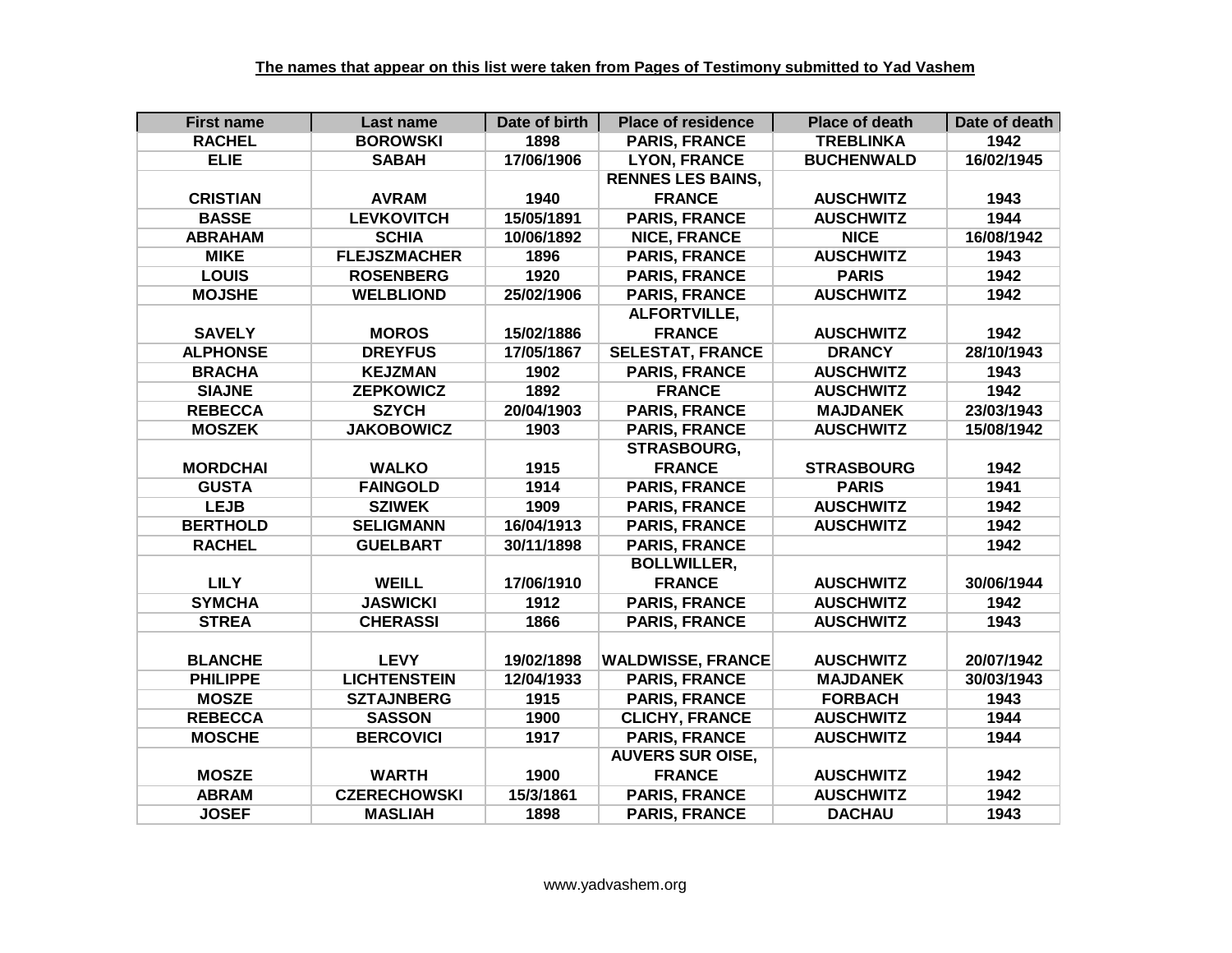| <b>First name</b> | Last name          | Date of birth | <b>Place of residence</b> | <b>Place of death</b> | Date of death |
|-------------------|--------------------|---------------|---------------------------|-----------------------|---------------|
|                   |                    |               | <b>SAINTE SAVINE,</b>     |                       |               |
| <b>ACHILLE</b>    | <b>WEIL</b>        | 24/06/1870    | <b>FRANCE</b>             | <b>AUSCHWITZ</b>      | 10/02/1944    |
| <b>ROSA</b>       | <b>DAMENSZTEIN</b> | 20/11/1922    | <b>PARIS, FRANCE</b>      | <b>AUSCHWITZ</b>      | 16/06/1942    |
| <b>AHRON</b>      | <b>NACHUM</b>      | 1898          | <b>PARIS, FRANCE</b>      | <b>PARIS</b>          | 1943          |
| <b>SCHULEM</b>    | <b>CHENCINSKI</b>  | 1908          | <b>PARIS, FRANCE</b>      | <b>AUSCHWITZ</b>      | 10/1942       |
| <b>ABRAHAM</b>    | <b>DRZASGA</b>     | 1904          | <b>PARIS, FRANCE</b>      | <b>AUSCHWITZ</b>      | 1941          |
| <b>ANDRE</b>      | <b>LEVY</b>        | 15/12/1935    | <b>BELFORT, FRANCE</b>    | <b>BORDEAUX</b>       | 29/07/1944    |
| <b>HENRI</b>      | <b>BOSKI</b>       | 26/10/1926    | <b>BELFORT, FRANCE</b>    | <b>AUSCHWITZ</b>      | 11/02/1943    |
| <b>RACHEL</b>     | <b>NAVARRO</b>     | 1912          | <b>PARIS, FRANCE</b>      |                       | 1943          |
|                   |                    |               | <b>STRASBOURG,</b>        |                       |               |
| <b>REINE</b>      | <b>LEVY</b>        | 27/06/1889    | <b>FRANCE</b>             | <b>AUSCHWITZ</b>      | 1944          |
| <b>FAIGA</b>      | <b>KOPCIAK</b>     | 1896          | <b>PARIS, FRANCE</b>      | <b>DRANCY</b>         | 20/11/1943    |
| <b>BENJAMIN</b>   | <b>FINKIENBERG</b> | 1904          | <b>FRANCE</b>             | <b>AUSCHWITZ</b>      | 1944          |
| <b>YITZHAK</b>    | <b>TIKOCSKI</b>    | 1903          | <b>PARIS, FRANCE</b>      | <b>POLAND</b>         | 1942          |
| <b>JAKOW</b>      | <b>ZILBERSTEIN</b> | 1900          | <b>PARIS, FRANCE</b>      | <b>PARIS</b>          | 1942          |
| <b>RENEE</b>      | <b>MARKOWICZ</b>   | 1905          | <b>PARIS, FRANCE</b>      | <b>BIRKENAU</b>       | 1943          |
|                   |                    |               | <b>WINTZENHEIM,</b>       |                       |               |
| <b>LUCIEN</b>     | <b>WEIL</b>        | 24/09/1931    | <b>FRANCE</b>             | <b>BERGEN BELSEN</b>  | 22/04/1945    |
| <b>RACHEL</b>     | <b>MOSZKOWICZ</b>  | 1895          | <b>PARIS, FRANCE</b>      | <b>AUSCHWITZ</b>      | 1942          |
| <b>BERTHE</b>     | <b>KAUFMANN</b>    | 1882          | <b>HAGUENAU, FRANCE</b>   | <b>AUSCHWITZ</b>      | 1944          |
| <b>TVI</b>        | <b>RABITZ</b>      | 1909          | <b>PARIS, FRANCE</b>      | <b>BIRKENAU</b>       | 1942          |
| <b>LEJZOR</b>     | <b>ZAJDENBERG</b>  | 1896          | <b>PARIS, FRANCE</b>      | <b>TREBLINKA</b>      | 1942          |
| <b>ABRAHAM</b>    | <b>NUSSENBAUM</b>  | 1897          | <b>PARIS, FRANCE</b>      | <b>PARIS</b>          | 1943          |
| <b>SZYJA</b>      | <b>BEKIER</b>      | 12/05/1911    | <b>PARIS, FRANCE</b>      | <b>AUSCHWITZ</b>      | 15/08/1942    |
| <b>CHELA</b>      | <b>LEWARTOWSKA</b> | 1902          | <b>NANCY, FRANCE</b>      | <b>NANCY</b>          | 1942          |
| <b>BENZION</b>    | <b>FELDMANN</b>    | 25/09/1895    | <b>PARIS, FRANCE</b>      | <b>AUSCHWITZ</b>      | 10/08/1942    |
| <b>GEDALIE</b>    | <b>BORNSTEIN</b>   | 21/07/1886    | <b>PARIS, FRANCE</b>      | <b>AUSCHWITZ</b>      | 28/10/1943    |
| <b>ROSA</b>       | <b>WEILL</b>       | 18/06/1931    | <b>VICHY, FRANCE</b>      | <b>AUSCHWITZ</b>      | 12/12/1943    |
| <b>PESACH</b>     | <b>RODZYNEK</b>    | 1891          | <b>PARIS, FRANCE</b>      | <b>AUSCHWITZ</b>      | 1944          |
| <b>EWA</b>        | <b>WILDER</b>      | 1886          | <b>PARIS, FRANCE</b>      | <b>AUSCHWITZ</b>      | 1944          |
| <b>HENRI</b>      | <b>PITKOWSKI</b>   | 1934          | <b>PARIS, FRANCE</b>      | <b>AUSCHWITZ</b>      | 1944          |
| <b>ABRAHAM</b>    | <b>SCHACHNER</b>   | 1896          | <b>PARIS, FRANCE</b>      | <b>AUSCHWITZ</b>      | 1942          |
| <b>KISRYL</b>     | <b>BRZYSKI</b>     | 21/03/1907    | <b>PARIS, FRANCE</b>      | <b>AUSCHWITZ</b>      | 11/11/1942    |
| <b>SALOMON</b>    | <b>FILTINGOFF</b>  | 18/08/1903    | <b>PARIS, FRANCE</b>      | <b>GLEIWITZ</b>       | 19/01/1945    |
| <b>ROZINA</b>     | <b>HELFER</b>      | 1/5/1887      | <b>PARIS, FRANCE</b>      | <b>AUSCHWITZ</b>      | 3/2/1944      |
| <b>MOSZE</b>      | <b>LEWIN</b>       | 1901          | <b>PARIS, FRANCE</b>      | <b>AUSCHWITZ</b>      | 1942          |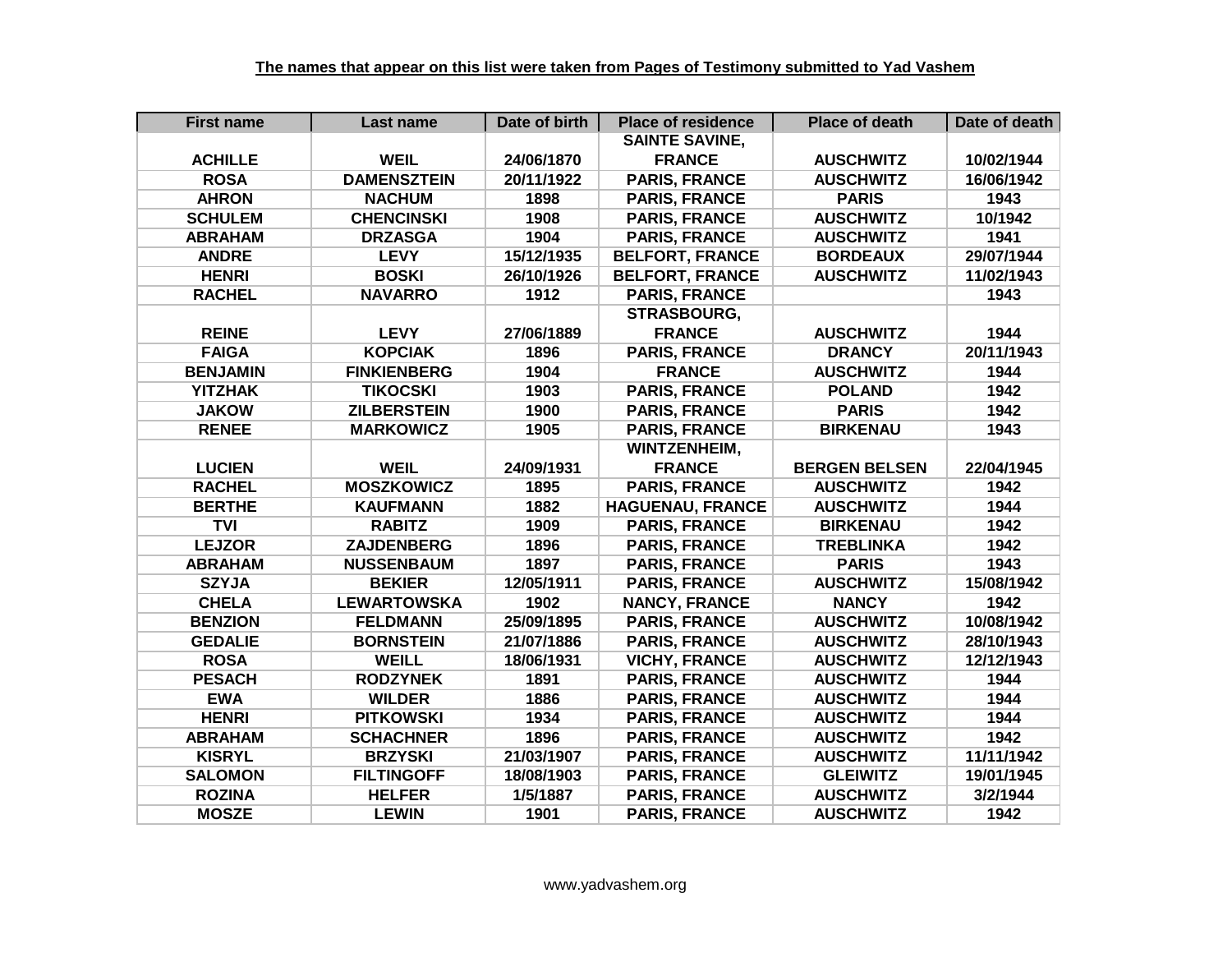| <b>First name</b> | Last name           | Date of birth | <b>Place of residence</b> | <b>Place of death</b>    | Date of death |
|-------------------|---------------------|---------------|---------------------------|--------------------------|---------------|
| <b>RACHEL</b>     | <b>WERTHEIMER</b>   | 3/2/1868      | <b>TOURS, FRANCE</b>      | <b>AUSCHWITZ</b>         | 13/2/1944     |
| <b>LOTTI</b>      | <b>BORENSTEIN</b>   | 1925          | <b>PARIS, FRANCE</b>      | <b>AUSCHWITZ</b>         | 18/09/1942    |
| <b>FRANIA</b>     | <b>FRYDE</b>        | 1902          | <b>PARIS, FRANCE</b>      | <b>AUSCHWITZ</b>         | 1944          |
| <b>SEWEK</b>      | <b>KURCHAND</b>     | 1912          | <b>PARIS, FRANCE</b>      | <b>AUSCHWITZ</b>         | 1943          |
| <b>BERECK</b>     | <b>RABINSKY</b>     | 26/03/1884    | <b>PARIS, FRANCE</b>      | <b>AUSCHWITZ</b>         | 23/09/1942    |
| <b>ROSA</b>       | <b>BERKOWICI</b>    | 1888          | <b>PARIS, FRANCE</b>      | <b>AUSCHWITZ</b>         | 1944          |
| <b>FRANCOISE</b>  | <b>FRYDEL</b>       | 11/09/1928    | <b>METZ, FRANCE</b>       | <b>AUSCHWITZ</b>         | 1944          |
| <b>YTSHAK</b>     | <b>ROTSZYLD</b>     | 13/05/1892    | <b>ST OUEN, FRANCE</b>    | <b>AUSCHWITZ</b>         | 27/06/1942    |
| <b>BERTHE</b>     | <b>MAURICE</b>      | 11/04/1887    | <b>PARIS, FRANCE</b>      | <b>AUSCHWITZ</b>         | 20/01/1944    |
| <b>RACHEL</b>     | <b>ISZRAELEWICZ</b> | 29/12/1891    | <b>PARIS, FRANCE</b>      | <b>AUSCHWITZ</b>         | 23/09/1942    |
| <b>CHAJA</b>      | <b>GAFTARNIK</b>    | 1887          | <b>PARIS, FRANCE</b>      | <b>AUSCHWITZ</b>         | 1942          |
| <b>JOSEF</b>      | <b>FEINKUCHEN</b>   | 10/10/1897    | <b>METZ, FRANCE</b>       | <b>AUSCHWITZ</b>         | 1942          |
| <b>CESIA</b>      | <b>RAPOPORT</b>     | 1907          | <b>PARIS, FRANCE</b>      | <b>PARIS</b>             | 1941          |
|                   |                     |               |                           |                          |               |
| <b>NISSIM</b>     | <b>AROVAS</b>       | 10/10/1906    | <b>MARSEILLE, FRANCE</b>  | <b>AUSCHWITZ</b>         | 30/03/1943    |
| <b>RACHEL</b>     | <b>ZISSER</b>       | 1897          | <b>PARIS, FRANCE</b>      | <b>AUSCHWITZ</b>         | 1943          |
| <b>SARAH</b>      | <b>BEN</b>          | 29/05/1902    | <b>NIMES, FRANCE</b>      | <b>AUSCHWITZ</b>         | 10/1943       |
| <b>MOTELE</b>     | <b>KREISBERG</b>    | 1922          | <b>FRANCE</b>             | <b>AUSCHWITZ</b>         | 1942          |
| <b>EDGARD</b>     | <b>LEVY</b>         | 26/11/1896    | <b>HELLIMER, FRANCE</b>   | <b>AUSCHWITZ</b>         | 1944          |
|                   |                     |               |                           |                          |               |
| <b>JULIEN</b>     | <b>NATANSON</b>     | 30/10/1862    | <b>PARIS, FRANCE</b>      | <b>LE BOURG D OISANS</b> | 15/08/1944    |
| <b>PAULINE</b>    | <b>LAKAJZEN</b>     | 1904          | <b>PARIS, FRANCE</b>      | <b>DRANCY</b>            | 1942          |
| <b>REBECCA</b>    | <b>AIZINSON</b>     | 1884          | <b>PARIS, FRANCE</b>      | <b>AUSCHWITZ</b>         | 28/09/1942    |
| <b>LAJA</b>       | <b>WAKS</b>         | 1910          | <b>PARIS, FRANCE</b>      | <b>AUSCHWITZ</b>         | 10/02/1944    |
| <b>NECHE</b>      | <b>FRYDMAN</b>      | 1920          | <b>PARIS, FRANCE</b>      | <b>AUSCHWITZ</b>         | 1942          |
| <b>EUGENIE</b>    | <b>LEVY</b>         | 26/08/1917    | <b>RENNES, FRANCE</b>     | <b>AUSCHWITZ</b>         | 1942          |
| <b>SEROULA</b>    | <b>HAIM</b>         | 1870          | <b>BORDEAUX, FRANCE</b>   | <b>AUSCHWITZ</b>         | 11/02/1943    |
| <b>CYRLA</b>      | <b>ZELASKO</b>      | 1912          | <b>FRANCE</b>             | <b>AUSCHWITZ</b>         | 1942          |
| <b>STANISLAS</b>  | <b>LISIECKI</b>     | 30/10/1905    | <b>PARIS, FRANCE</b>      | <b>MONT VALERIEN</b>     | 25/04/1942    |
| <b>ABRAHAM</b>    | <b>HIRSCH</b>       | 1890          | <b>FRANCE</b>             |                          | 1942          |
|                   |                     |               | <b>BOUXWILLER,</b>        |                          |               |
| <b>HENRI</b>      | <b>WEIL</b>         | 25/06/1873    | <b>FRANCE</b>             | <b>AUSCHWITZ</b>         | 1944          |
| <b>CHAIM</b>      | <b>POJZMAN</b>      | 15/01/1905    | <b>PARIS, FRANCE</b>      | <b>BIRKENAU</b>          | 30/04/1943    |
|                   |                     |               |                           |                          |               |
| <b>ITSAK</b>      | <b>ROTSZYLD</b>     | 13/5/1892     | <b>SAINT OUEN, FRANCE</b> | <b>AUSCHWITZ</b>         | 27/6/1942     |
| <b>HERCH</b>      | <b>GUEMPIK</b>      | 10/05/1891    | <b>PARIS, FRANCE</b>      | <b>AUSCHWITZ</b>         | 22/12/1943    |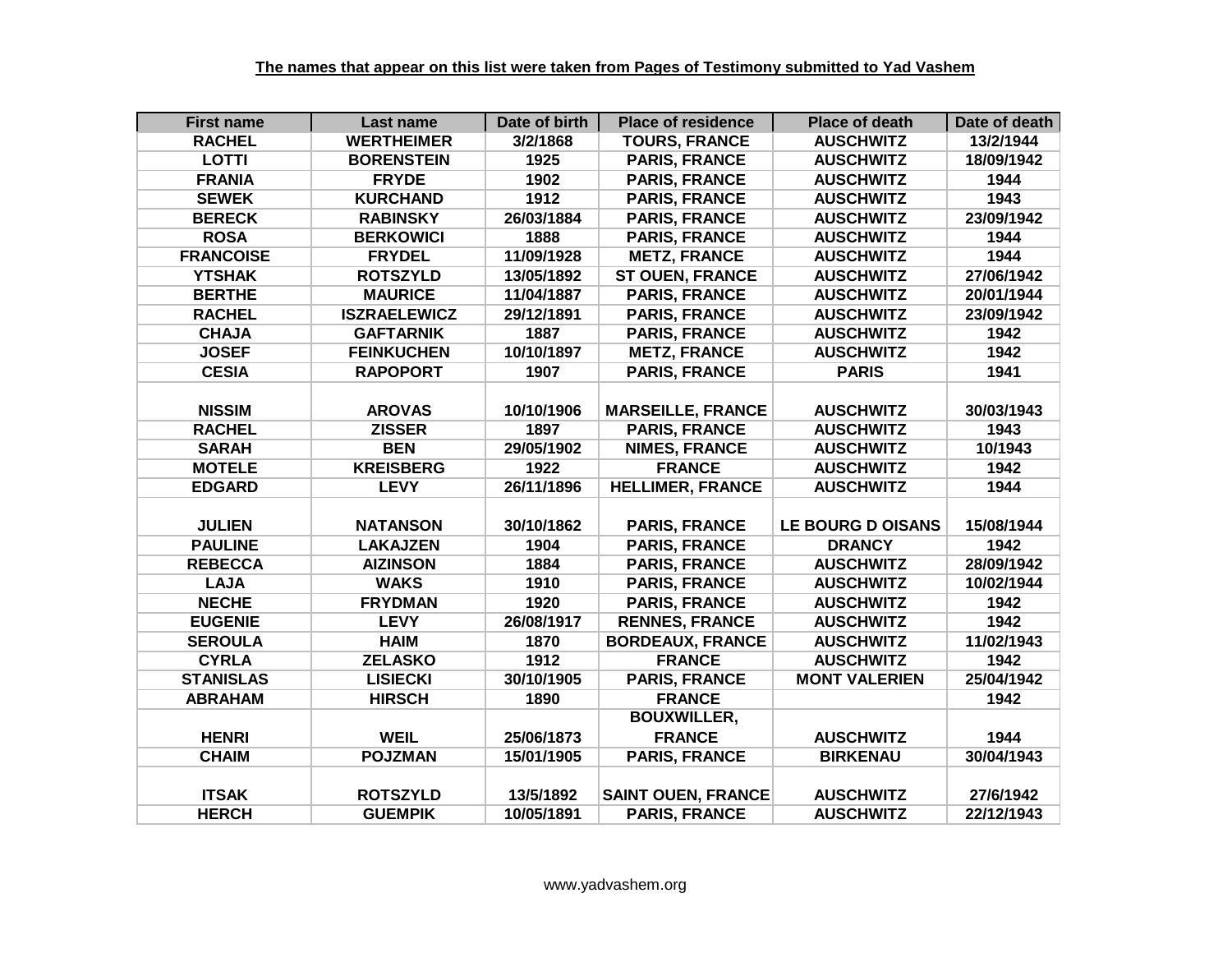| <b>First name</b> | Last name           | Date of birth | <b>Place of residence</b> | <b>Place of death</b> | Date of death |
|-------------------|---------------------|---------------|---------------------------|-----------------------|---------------|
| <b>REGINE</b>     | <b>ZECHLINER</b>    | 4/12/1941     | <b>PARIS, FRANCE</b>      | <b>AUSCHWITZ</b>      | 1942          |
| <b>SATTIS</b>     | <b>BABANY</b>       | 18/03/1902    | <b>PARIS, FRANCE</b>      | <b>AUSCHWITZ</b>      | 1942          |
| <b>IZAK</b>       | <b>STEINBERG</b>    | 11/04/1904    | <b>PARIS, FRANCE</b>      | <b>AUSCHWITZ</b>      | 27/06/1942    |
| <b>ARTHUR</b>     | <b>HERMANN</b>      | 7/5/1884      | <b>PARIS, FRANCE</b>      | <b>AUSCHWITZ</b>      | 1944          |
| <b>JEAN</b>       | <b>VOGEL</b>        | 26/11/1891    | <b>PARIS, FRANCE</b>      | <b>PARIS</b>          | 27/10/1942    |
| <b>GHIDELI</b>    | <b>BUCSBAUM</b>     | 20/11/1889    | <b>PARIS, FRANCE</b>      | <b>AUSCHWITZ</b>      | 1943          |
| <b>HENRY</b>      | <b>WOLPERT</b>      | 1909          | <b>PARIS, FRANCE</b>      |                       | 1942          |
| <b>JENO</b>       | <b>WIESEL</b>       | 1914          | <b>LYON, FRANCE</b>       | <b>AUSCHWITZ</b>      | 1944          |
| <b>JACQUES</b>    | <b>KIRZENBLATT</b>  | 1926          | <b>PARIS, FRANCE</b>      | <b>CADILLAC</b>       | 1943          |
| <b>RUTI</b>       | <b>KURCHAND</b>     | 1914          | <b>PARIS, FRANCE</b>      | <b>AUSCHWITZ</b>      | 1943          |
| <b>MYRIAM</b>     | <b>GORECKI</b>      | 23/09/1913    | <b>PARIS, FRANCE</b>      | <b>AUSCHWITZ</b>      | 1942          |
| <b>BASIA</b>      | <b>AUGUSTOWSKI</b>  | 7/12/1922     | <b>PARIS, FRANCE</b>      | <b>AUSCHWITZ</b>      | 1942          |
|                   |                     |               | <b>MARSEILLES,</b>        |                       |               |
| YAYA              | <b>KORSSIA</b>      | 16/01/1902    | <b>FRANCE</b>             | <b>AUSCHWITZ</b>      | 1944          |
| <b>CHAJA</b>      | <b>KIRSZBAUM</b>    | 1893          | <b>PARIS, FRANCE</b>      | <b>AUSCHWITZ</b>      | 16/07/1942    |
| <b>SERA</b>       | <b>ZYLBERSZTEJN</b> | 1905          | <b>PARIS, FRANCE</b>      | <b>AUSCHWITZ</b>      | 1943          |
| <b>ASSIA</b>      | <b>WAJBERG</b>      | 1904          | <b>FRANCE</b>             | <b>AUSCHWITZ</b>      | 20/1/1944     |
| <b>FRITZ</b>      | <b>STERNBERG</b>    | 26/11/1894    | <b>PARIS, FRANCE</b>      | <b>PARIS</b>          | 26/08/1942    |
|                   |                     |               | STRASBOURG,               |                       |               |
| <b>LUCIE</b>      | <b>BRUNSCHWIG</b>   | 27/11/1892    | <b>FRANCE</b>             | <b>AUSCHWITZ</b>      | 20/05/1942    |
| <b>JOSEPH</b>     | <b>SUSSMANN</b>     | 1902          | <b>PARIS, FRANCE</b>      | <b>LYON</b>           | 1943          |
| <b>SENDER</b>     | <b>SKORZYNSKI</b>   | 1894          | <b>PARIS, FRANCE</b>      | <b>PARIS</b>          | 1942          |
|                   |                     |               | <b>TILLIERES SUR</b>      |                       |               |
| <b>VICTOR</b>     | <b>BONAN</b>        | 1906          | <b>AVRE, FRANCE</b>       |                       | 19/11/1943    |
| <b>JANKEL</b>     | <b>WOLKOWICZ</b>    | 1886          | <b>PARIS, FRANCE</b>      | <b>AUSCHWITZ</b>      | 23/09/1942    |
| <b>AWRAHAM</b>    | <b>ZAYDENBERG</b>   | 1908          | <b>PARIS, FRANCE</b>      | <b>AUSCHWITZ</b>      | 1944          |
| <b>PHILIPPE</b>   | <b>DZIALOWSKI</b>   | 1898          | <b>PARIS, FRANCE</b>      | <b>DRANCY</b>         | 1942          |
| <b>SRUEL</b>      | <b>GALAZKA</b>      | 1897          | <b>PARIS, FRANCE</b>      | <b>DRANCY</b>         | 1941          |
| <b>RACHEL</b>     | <b>NARCYZ</b>       | 12/1930       | <b>PARIS, FRANCE</b>      | <b>AUSCHWITZ</b>      | 1942          |
| <b>THEA</b>       | <b>BLUMENTHAL</b>   | 12/08/1907    | <b>MUNSTER, FRANCE</b>    | <b>BUCHENWALD</b>     | 1942          |
| <b>JAKOW</b>      | <b>LWOWSKI</b>      | 1928          | <b>FRANCE</b>             | <b>TOULOUSE</b>       | 1943          |
|                   |                     |               | <b>MARSEILLES,</b>        |                       |               |
| <b>ABRAHAM</b>    | <b>HALEGOUA</b>     | 20/05/1905    | <b>FRANCE</b>             | <b>MAJDANEK</b>       | 20/03/1943    |
| <b>NATHAN</b>     | <b>ETTINGER</b>     | 1894          | <b>ROUEN, FRANCE</b>      | <b>AUSCHWITZ</b>      | 1942          |
| <b>ADASA</b>      | <b>FRYDMAN</b>      | 1909          | <b>PARIS, FRANCE</b>      | <b>MAJDANEK</b>       | 1943          |
| <b>ARON</b>       | <b>NATANSON</b>     | 19/02/1886    | <b>PARIS, FRANCE</b>      | <b>AUSCHWITZ</b>      | 11/10/1942    |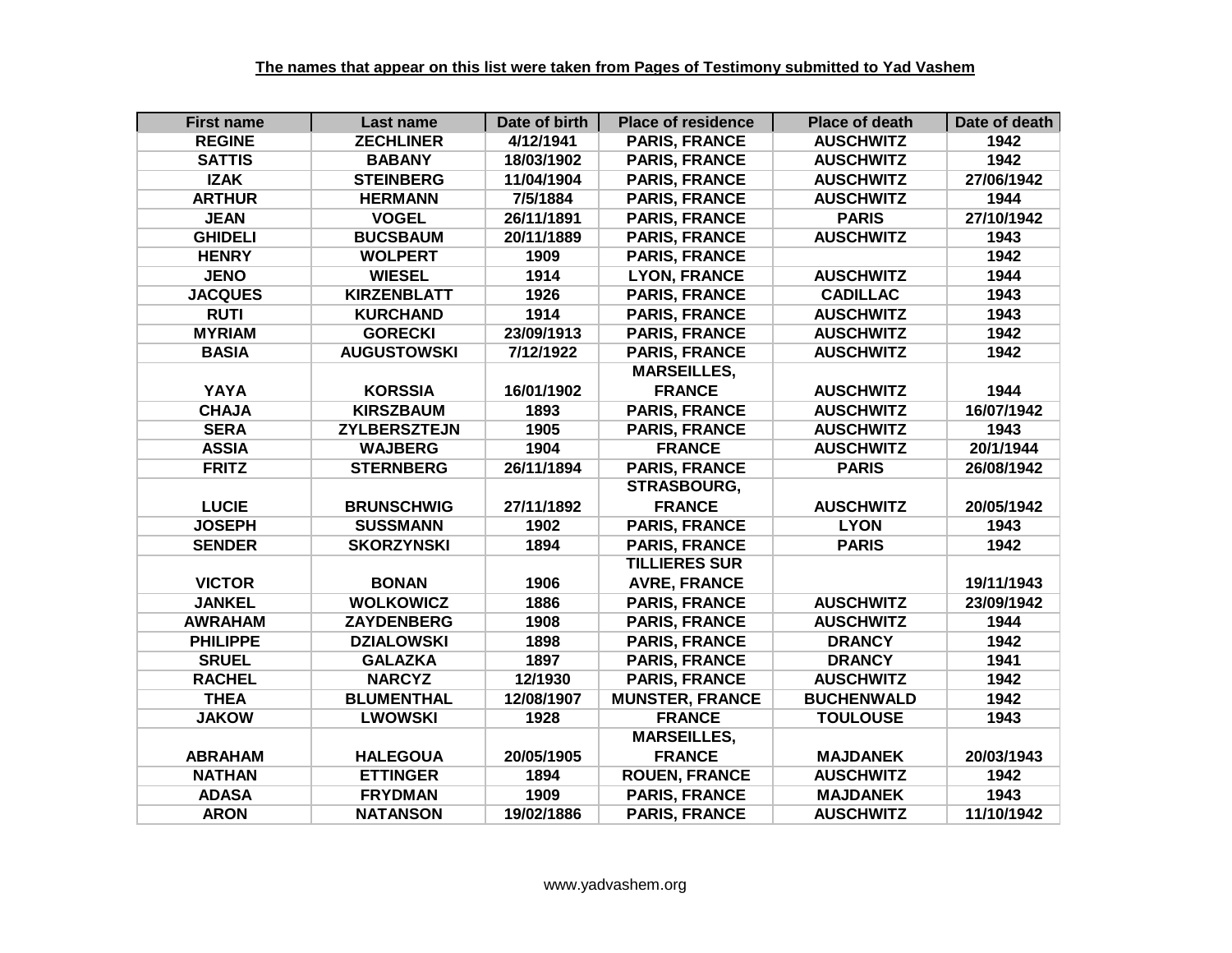| <b>First name</b> | Last name             | Date of birth | <b>Place of residence</b> | <b>Place of death</b> | Date of death |
|-------------------|-----------------------|---------------|---------------------------|-----------------------|---------------|
| <b>RIWKA</b>      | <b>WETSTEIN</b>       | 1931          | <b>ROUEN, FRANCE</b>      | <b>BIRKENAU</b>       | 1943          |
| <b>PESSA</b>      | <b>GLICENSZTEIN</b>   | 1889          | <b>PARIS, FRANCE</b>      | <b>BERGEN BELSEN</b>  | 1944          |
| <b>PEJSACH</b>    | <b>EPELBAUM</b>       | 28/04/1901    | <b>PARIS, FRANCE</b>      | <b>AUSCHWITZ</b>      | 17/07/1942    |
| <b>HENRIETTE</b>  | <b>FRANCFORT</b>      | 21/02/1901    | <b>METZ, FRANCE</b>       | <b>AUSCHWITZ</b>      | 23/07/1942    |
| <b>HERSE</b>      | <b>RABITZ</b>         | 13/12/1909    | <b>SAUMUR, FRANCE</b>     | <b>BIRKENAU</b>       | 15/12/1942    |
| <b>YOSEPH</b>     | <b>KRONSTEIN</b>      | 1914          | <b>FRANCE</b>             | <b>AUSCHWITZ</b>      | 1944          |
| <b>SZLOMO</b>     | <b>KAIZER</b>         | 1912          | <b>PARIS, FRANCE</b>      | <b>AUSCHWITZ</b>      | 1942          |
| <b>ABRAHAM</b>    | <b>SZTAJNBERG</b>     | 1894          | <b>PARIS, FRANCE</b>      | <b>PARIS</b>          | 16/07/1942    |
| <b>HERSZLIK</b>   | <b>GRYNCAJGER</b>     | 15/01/1899    | <b>PARIS, FRANCE</b>      | <b>AUSCHWITZ</b>      | 10/09/1942    |
| <b>PESSY</b>      | <b>KADINSKY</b>       | 1850          | <b>PARIS, FRANCE</b>      | <b>NICE</b>           | 1944          |
| <b>SINDL</b>      | <b>SCHMERZLER</b>     | 1894          | <b>PARIS, FRANCE</b>      | <b>PARIS</b>          | 1944          |
| <b>TOBEIA</b>     | <b>KROWICKA</b>       | 1917          | <b>PARIS, FRANCE</b>      | <b>AUSCHWITZ</b>      | 1943          |
| <b>AWRAHAM</b>    | <b>LJESZNIK</b>       | 1908          | <b>PARIS, FRANCE</b>      | <b>AUSCHWITZ</b>      | 1942          |
| <b>YASZA</b>      | <b>SOBOLEWIC</b>      | 1929          | <b>PARIS, FRANCE</b>      | <b>DANZIG</b>         | 1944          |
| <b>ZEEW</b>       | <b>FISCH</b>          | 1909          | <b>PARIS, FRANCE</b>      | <b>BELZEC</b>         | 1942          |
| <b>JAKOB</b>      | <b>NUCHOWICZ</b>      | 1910          | <b>PARIS, FRANCE</b>      | <b>AUSCHWITZ</b>      | 1943          |
| <b>FAWIL</b>      | <b>SZEPS</b>          | 1903          | <b>PARIS, FRANCE</b>      | <b>PARIS</b>          | 1944          |
|                   |                       |               | <b>SARREGUEMINES,</b>     |                       |               |
| <b>PAULINE</b>    | <b>LIEBMANN</b>       | 10/05/1872    | <b>FRANCE</b>             | <b>AUSCHWITZ</b>      | 15/02/1944    |
| <b>ASCHER</b>     | <b>JAKOUBSON</b>      | 15/06/1884    | <b>PARIS, FRANCE</b>      | <b>AUSCHWITZ</b>      | 16/09/1942    |
| <b>PHILIPPE</b>   | <b>BANDA</b>          | 17/11/1895    | <b>METZ, FRANCE</b>       | <b>AUSCHWITZ</b>      | 13/02/1943    |
| <b>YVONNE</b>     | <b>MONTEL</b>         | 21/11/1904    | <b>PARIS, FRANCE</b>      | <b>DRANCY</b>         | 23/09/1942    |
| <b>EMILE</b>      | <b>ROSENBERG</b>      | 1935          | <b>PARIS, FRANCE</b>      | <b>DRANCY</b>         | 19/08/1942    |
| <b>LUCIE</b>      | <b>SAULEMAN</b>       | 1908          | <b>PARIS, FRANCE</b>      | <b>AUSCHWITZ</b>      | 11/1942       |
| <b>JAKOB</b>      | <b>ZYTOMERSKI</b>     | 1890          | <b>PARIS, FRANCE</b>      | <b>PARIS</b>          | 1942          |
| <b>LEAH</b>       | <b>SAULEMAN</b>       | 1908          | <b>PARIS, FRANCE</b>      | <b>AUSCHWITZ</b>      | 11/1942       |
|                   |                       |               | <b>CHATEAU (CHAMPS</b>    |                       |               |
|                   |                       |               | <b>SUR MARNE),</b>        |                       |               |
| <b>ELIZABETH</b>  | <b>CAHEN</b>          | 27/12/1874    | <b>FRANCE</b>             | <b>AUSCHWITZ</b>      | 31/01/1944    |
| <b>RYWKA</b>      | <b>SZTRUFMAN</b>      | 1922          | <b>PARIS, FRANCE</b>      | <b>PARIS</b>          | 1942          |
| <b>ROSA</b>       | <b>ORENSTAIN</b>      | 1886          | <b>PARIS, FRANCE</b>      | <b>AUSCHWITZ</b>      | 1942          |
| <b>PERLA</b>      | <b>COJOCARU</b>       | 23/03/1886    | <b>METZ, FRANCE</b>       | <b>AUSCHWITZ</b>      | 12/1943       |
| <b>BERISZ</b>     | <b>KAWE</b>           | 1900          | <b>FORBACH, FRANCE</b>    | <b>AUSCHWITZ</b>      | 1942          |
| <b>BERTHE</b>     | <b>GOUTMANOVICH</b>   | 1880          | <b>PARIS, FRANCE</b>      | <b>DACHAU</b>         | 1943          |
| <b>ROSINE</b>     | <b>CHICHEPORTICHE</b> | 29/03/1907    | <b>PARIS, FRANCE</b>      | <b>AUSCHWITZ</b>      | 28/10/1943    |
| <b>JANINE</b>     | <b>BENICHOU</b>       | 19/07/1936    | <b>PARIS, FRANCE</b>      | <b>AUSCHWITZ</b>      | 26/07/1943    |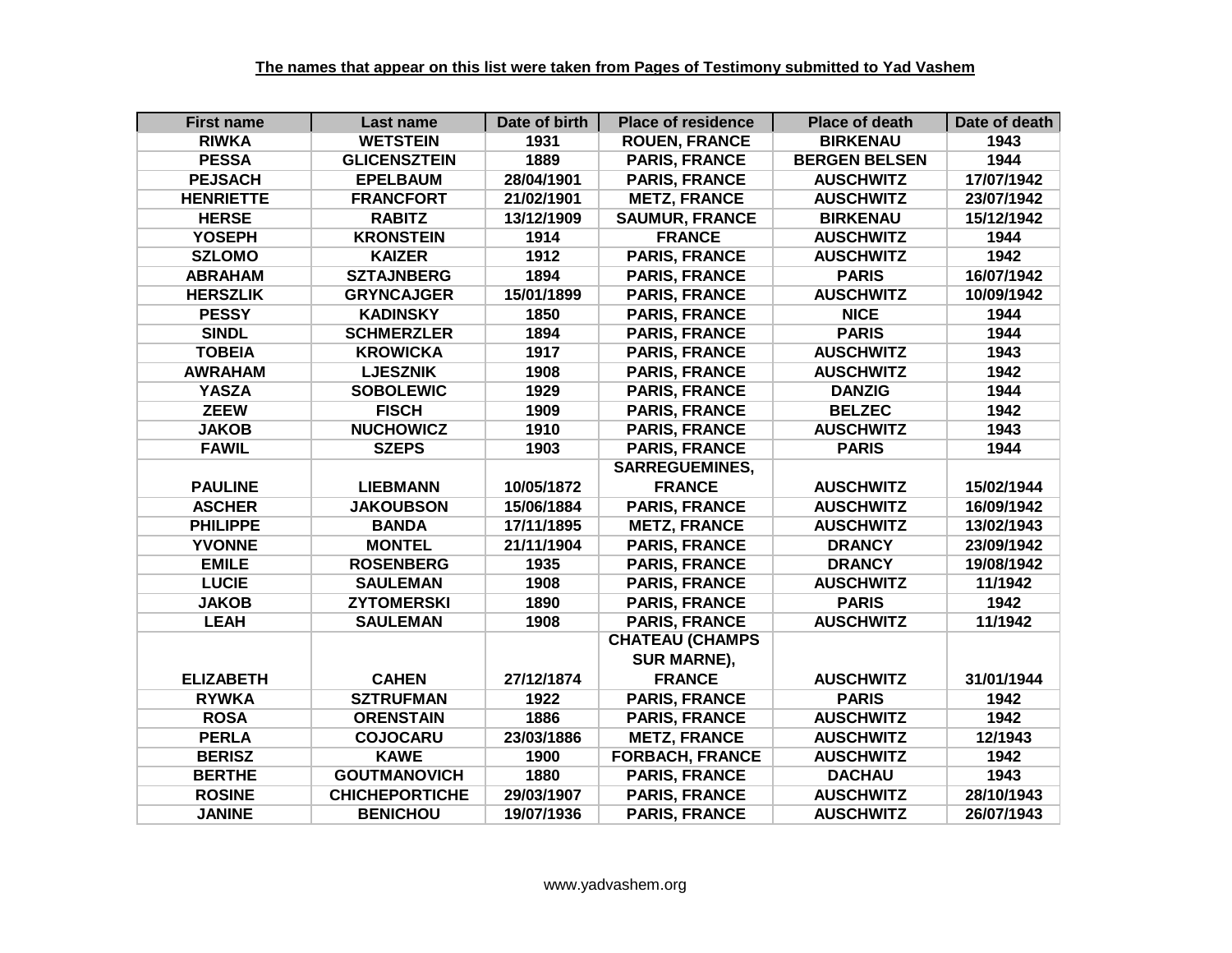| <b>First name</b> | Last name           | Date of birth | <b>Place of residence</b> | <b>Place of death</b> | Date of death |
|-------------------|---------------------|---------------|---------------------------|-----------------------|---------------|
| <b>CHUNA</b>      | <b>FLAISZAKIER</b>  | 15/04/1892    | <b>PARIS, FRANCE</b>      | <b>AUSCHWITZ</b>      | 18/08/1942    |
|                   |                     |               |                           |                       |               |
| <b>ESTHER</b>     | <b>LEVY</b>         | 1904          | <b>MARSEILLE, FRANCE</b>  | <b>AUSCHWITZ</b>      | 20/05/1944    |
| <b>SARAH</b>      | <b>FLAISZAKIER</b>  | 1901          | <b>PARIS, FRANCE</b>      | <b>AUSCHWITZ</b>      | 1942          |
| <b>ROSETTE</b>    | <b>WOLCZAK</b>      | 19/03/1928    | <b>PARIS, FRANCE</b>      | <b>AUSCHWITZ</b>      | 22/11/1943    |
| <b>REBECCA</b>    | <b>MUSAK</b>        | 1894          | <b>PARIS, FRANCE</b>      | <b>PARIS</b>          | 1942          |
| <b>REGINE</b>     | <b>KLUTSTEIN</b>    | 25/04/1904    | <b>METZ, FRANCE</b>       | <b>DRANCY</b>         | 22/11/1943    |
| <b>SOPHIE</b>     | <b>KRETZER</b>      | 30/11/1866    | <b>PARIS, FRANCE</b>      | <b>PARIS</b>          | 31/07/1944    |
| <b>ABRAHAM</b>    | <b>CYMERMANN</b>    | 15/06/1897    | <b>PARIS, FRANCE</b>      | <b>PITHIVIERS</b>     | 20/09/1942    |
| <b>RACHEL</b>     | <b>SAIDEMANN</b>    | 26/04/1916    | <b>CAEN, FRANCE</b>       | <b>RAGUHN</b>         | 25/02/1945    |
| <b>JUDKO</b>      | <b>KRUCZYK</b>      | 13/01/1896    | <b>PARIS, FRANCE</b>      | <b>AUSCHWITZ</b>      | 30/03/1944    |
| <b>RATZE</b>      | <b>WODA</b>         | 1896          | <b>PARIS, FRANCE</b>      | <b>AUSCHWITZ</b>      | 20/10/1942    |
| <b>ROSETTE</b>    | <b>ZELICSON</b>     | 21/04/1908    | <b>METZ, FRANCE</b>       | <b>BERGEN BELSEN</b>  | 1944          |
|                   |                     |               |                           |                       |               |
| <b>VICTORIA</b>   | <b>ATTAS</b>        | 26/08/1916    | <b>MARSEILLE, FRANCE</b>  | <b>AUSCHWITZ</b>      | 1943          |
| <b>JEANNE</b>     | <b>BJOSTOSKI</b>    | 25/10/1888    | <b>PARIS, FRANCE</b>      | <b>BIRKENAU</b>       | 25/06/1943    |
| <b>ESTHER</b>     | <b>CARASSO</b>      | 1888          | <b>PARIS, FRANCE</b>      | <b>AUSCHWITZ</b>      | 11/1942       |
| <b>REBECCA</b>    | <b>GLIKSTEIN</b>    | 26/07/1918    | <b>PARIS, FRANCE</b>      | <b>AUSCHWITZ</b>      | 1942          |
| <b>CELINE</b>     | <b>LOEB</b>         | 19/07/1915    | <b>PARIS, FRANCE</b>      | <b>SOBIBOR</b>        | 1943          |
| <b>ABRAHAM</b>    | <b>MONTEL</b>       | 21/04/1895    | <b>PARIS, FRANCE</b>      | <b>DRANCY</b>         | 23/09/1942    |
| <b>SOLANGE</b>    | <b>MIROVSKY</b>     | 1914          | <b>PARIS, FRANCE</b>      | <b>AUSCHWITZ</b>      | 1942          |
| <b>RACHEL</b>     | <b>STERMANN</b>     | 27/2/1900     | <b>PARIS, FRANCE</b>      | <b>AUSCHWITZ</b>      | 12/8/1942     |
| <b>JACQUES</b>    | <b>KOHN</b>         | 11/1926       | <b>PARIS, FRANCE</b>      | <b>TOURTOIRAC</b>     | 1944          |
| <b>SARAH</b>      | <b>LEVY</b>         | 29/08/1898    | <b>PARIS, FRANCE</b>      | <b>AUSCHWITZ</b>      | 23/09/1942    |
| <b>IRMI</b>       | <b>SCHKLAREWSKY</b> | 1870          | <b>PARIS, FRANCE</b>      | <b>AUSCHWITZ</b>      | 15/10/1942    |
| <b>ELISABETH</b>  | <b>ZAJDEN</b>       | 1909          | <b>PARIS, FRANCE</b>      | <b>AUSCHWITZ</b>      | 14/09/1942    |
| <b>ELLA</b>       | <b>LOWENSOHN</b>    | 26/07/1895    | <b>PARIS, FRANCE</b>      | <b>LYON</b>           | 1942          |
| <b>ROBERT</b>     | <b>SFARTI</b>       | 24/03/1914    | <b>PARIS, FRANCE</b>      | <b>AUSCHWITZ</b>      | 17/06/1942    |
| <b>DAWID</b>      | <b>HERSZKOVIC</b>   | 1908          | <b>PARIS, FRANCE</b>      | <b>TREBLINKA</b>      | 1942          |
| <b>SHULIM</b>     | <b>BERENGUT</b>     | 1892          | <b>PARIS, FRANCE</b>      | <b>AUSCHWITZ</b>      | 1942          |
| <b>FRANIA</b>     | <b>RAJTER</b>       | 31/12/1931    | <b>VILLERUPT, FRANCE</b>  |                       | 16/09/1942    |
| <b>SALOMON</b>    | <b>HASSON</b>       | 1894          | <b>LYON, FRANCE</b>       | <b>LYON</b>           | 1944          |
| <b>BERTHE</b>     | <b>KRYSZTALKA</b>   | 15/12/1928    | <b>PARIS, FRANCE</b>      | <b>PARIS</b>          | 1942          |
| <b>JULIETTE</b>   | <b>BENICHOU</b>     | 23/09/1931    | <b>PARIS, FRANCE</b>      | <b>AUSCHWITZ</b>      | 26/07/1943    |
| <b>JOSEPH</b>     | <b>ROSENBERG</b>    | 21/06/1893    | <b>FRANCE</b>             | <b>BUCHENWALD</b>     | 1945          |
| <b>ESTHER</b>     | <b>HACKER</b>       | 1898          | <b>PARIS, FRANCE</b>      | <b>AUSCHWITZ</b>      | 1942          |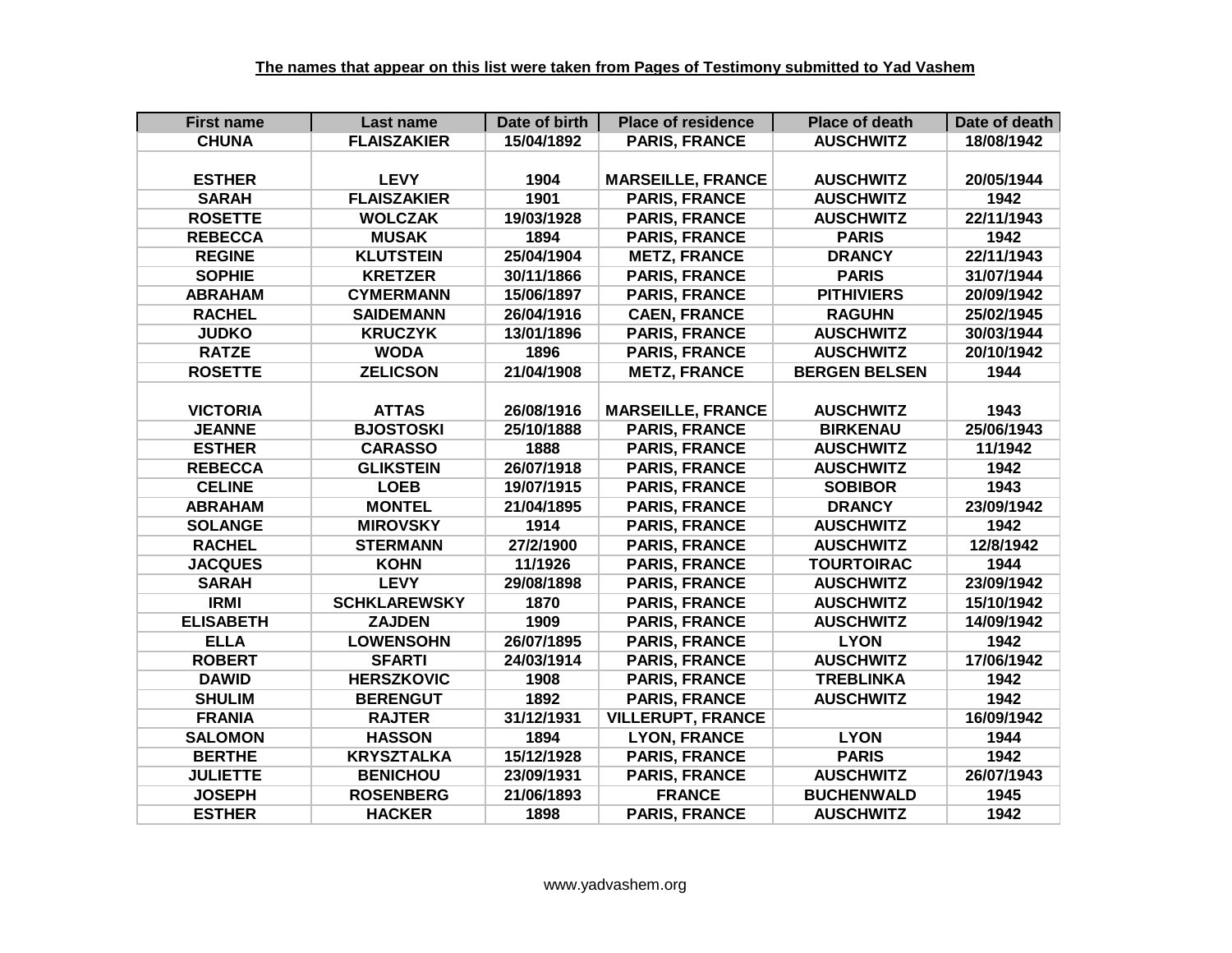| <b>First name</b> | Last name           | Date of birth | <b>Place of residence</b> | <b>Place of death</b> | Date of death |
|-------------------|---------------------|---------------|---------------------------|-----------------------|---------------|
| <b>JULES</b>      | <b>GELLER</b>       | 27/11/1920    | <b>PARIS, FRANCE</b>      | <b>AUSCHWITZ</b>      | 14/09/1942    |
| <b>SZAJE</b>      | <b>SILBERSZTAJN</b> | 1899          | <b>PARIS, FRANCE</b>      | <b>PARIS</b>          | 1942          |
| <b>YECHIEL</b>    | <b>MILSZTAJN</b>    | 1890          | <b>PARIS, FRANCE</b>      | <b>AUSCHWITZ</b>      | 1942          |
| <b>ICCHOK</b>     | <b>STASZEWSKI</b>   | 1896          | <b>PARIS, FRANCE</b>      | <b>AUSCHWITZ</b>      | 1942          |
| <b>JOST</b>       | <b>LASTMANN</b>     | 1922          | <b>PARIS, FRANCE</b>      | <b>AUSCHWITZ</b>      | 1942          |
| <b>JULIEN</b>     | <b>LEVY</b>         | 13/06/1900    | <b>PARIS, FRANCE</b>      | <b>AUSCHWITZ</b>      | 14/04/1942    |
|                   |                     |               | <b>MAISONS ALFORT,</b>    |                       |               |
| <b>VICTOR</b>     | <b>TOKARZ</b>       | 27/03/1883    | <b>FRANCE</b>             | <b>AUSCHWITZ</b>      | 1943          |
| <b>WOLF</b>       | <b>KIRSZENBAUM</b>  | 1892          | <b>PARIS, FRANCE</b>      |                       | 1942          |
| <b>ISAAC</b>      | <b>BEIGUILMAN</b>   | 18/12/1890    | <b>PARIS, FRANCE</b>      | <b>AUSCHWITZ</b>      | 1942          |
| <b>WOLF</b>       | <b>JUNGERWIRTH</b>  | 21/04/1901    | <b>BORDEAUX, FRANCE</b>   | <b>AUSCHWITZ</b>      | 15/07/1942    |
|                   |                     |               | <b>CHATEAUBRIANT,</b>     |                       |               |
| <b>JEAN</b>       | <b>PACH</b>         | 15/06/1908    | <b>FRANCE</b>             | <b>AUSCHWITZ</b>      | 1945          |
|                   |                     |               |                           |                       |               |
|                   |                     |               | <b>SCHWEIGHOUSE</b>       |                       |               |
| <b>ROSETTE</b>    | <b>KUHNAGEL</b>     | 11/10/1864    | <b>SUR MODER, FRANCE</b>  | <b>AUSCHWITZ</b>      | 28/10/1943    |
| <b>FANCHETTE</b>  | <b>ROTTENBERG</b>   | 12/09/1920    | <b>PARIS, FRANCE</b>      | <b>AUSCHWITZ</b>      | 1942          |
| <b>JOSEPH</b>     | <b>SUSSMANN</b>     | 1905          | <b>PARIS, FRANCE</b>      |                       | 1944          |
| <b>LUCIEN</b>     | <b>BORENSTEIN</b>   | 1934          | <b>PARIS, FRANCE</b>      | <b>AUSCHWITZ</b>      | 25/08/1942    |
| <b>ISRAEL</b>     | <b>FRYDMAN</b>      | 1923          | <b>PARIS, FRANCE</b>      | <b>AUSCHWITZ</b>      | 1941          |
| <b>JACQUES</b>    | <b>FRIDMANN</b>     | 1902          | <b>PARIS, FRANCE</b>      |                       | 1942          |
| <b>FRIEDA</b>     | <b>BANDA</b>        | 11/05/1912    | <b>METZ, FRANCE</b>       | <b>AUSCHWITZ</b>      | 11/11/1942    |
| <b>JAK</b>        | <b>KAMRAT</b>       | 1900          | <b>PARIS, FRANCE</b>      | <b>PARIS</b>          | 12/05/1941    |
| <b>ISRAEL</b>     | <b>WENTURA</b>      | 1899          | <b>PARIS, FRANCE</b>      |                       | 1942          |
| <b>BRAJNA</b>     | <b>SZTULZAFT</b>    | 1896          | <b>PARIS, FRANCE</b>      | <b>AUSCHWITZ</b>      | 1942          |
| <b>SOPHIE</b>     | <b>SABATOWSKY</b>   | 1912          | <b>LYON, FRANCE</b>       | <b>LYON</b>           | 1943          |
| <b>JEHUDITH</b>   | <b>ROBINSON</b>     | 1860          | <b>PARIS, FRANCE</b>      | <b>PARIS</b>          | 1943          |
| <b>ISRAEL</b>     | <b>MACHAROWSKI</b>  | 1921          | <b>PARIS, FRANCE</b>      | <b>AUSCHWITZ</b>      | 1943          |
| <b>AARON</b>      | <b>BEN</b>          | 21/11/1896    | <b>NIMES, FRANCE</b>      | <b>AUSCHWITZ</b>      | 11/10/1943    |
| <b>JULIE</b>      | <b>LEVY</b>         | 18/01/1862    | <b>HELLIMER, FRANCE</b>   | <b>AUSCHWITZ</b>      | 15/02/1944    |
| <b>ELVIRE</b>     | <b>COHEN</b>        | 1941          | <b>PARIS, FRANCE</b>      | <b>AUSCHWITZ</b>      | 15/11/1942    |
| <b>RYWKA</b>      | <b>LEWIN</b>        | 1896          | <b>PARIS, FRANCE</b>      | <b>DRANCY</b>         | 1942          |
|                   |                     |               |                           |                       |               |
| <b>SIMUL</b>      | <b>CICAL</b>        | 28/01/1898    | <b>SAINT OUEN, FRANCE</b> | <b>AUSCHWITZ</b>      | 17/07/1942    |
|                   |                     |               | <b>STRASBOURG,</b>        |                       |               |
| <b>WILHELM</b>    | <b>BAER</b>         | 27/06/1890    | <b>FRANCE</b>             | <b>PUYJOUBERT</b>     | 27/03/1944    |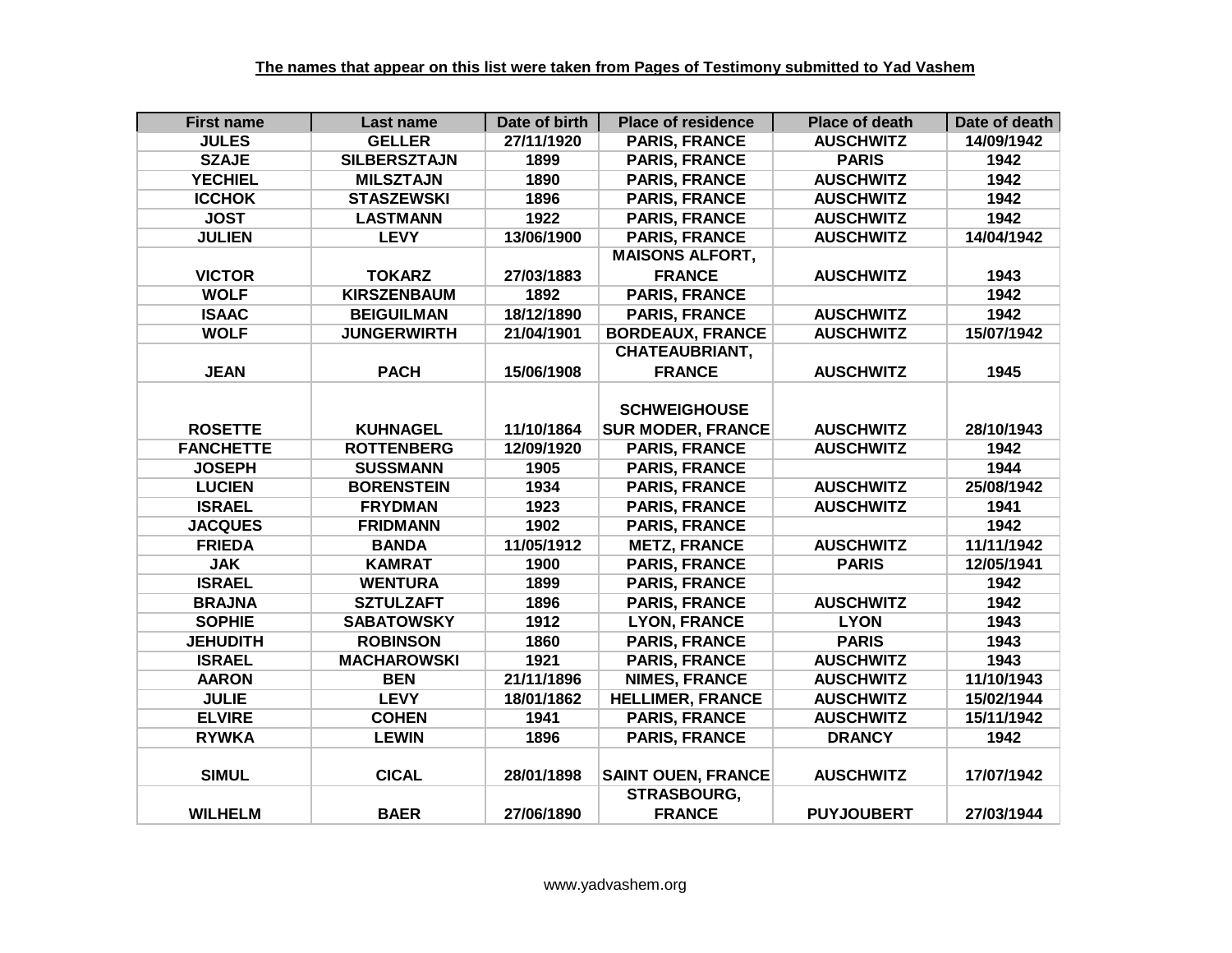| <b>First name</b> | Last name           | Date of birth | <b>Place of residence</b> | <b>Place of death</b> | Date of death |
|-------------------|---------------------|---------------|---------------------------|-----------------------|---------------|
| <b>KAROLINE</b>   | <b>LICHTENSTEIN</b> | 10/04/1864    | <b>MUNSTER, FRANCE</b>    | <b>CAMP</b>           | 15/01/1941    |
| <b>IDA</b>        | <b>PRUSSAK</b>      | 1865          | <b>PARIS, FRANCE</b>      | <b>DRANCY</b>         | 24/02/1943    |
|                   |                     |               | <b>MAIZIERES LES</b>      |                       |               |
| <b>GEORGETTE</b>  | <b>LEVY</b>         | 10/11/1919    | <b>METZ, FRANCE</b>       | <b>AUSCHWITZ</b>      | 14/04/1944    |
| <b>WOLF</b>       | <b>BEKAS</b>        | 18/01/1929    | <b>PARIS, FRANCE</b>      | <b>AUSCHWITZ</b>      | 1942          |
| <b>BLIMA</b>      | <b>BRZYSKI</b>      | 20/09/1908    | <b>PARIS, FRANCE</b>      | <b>AUSCHWITZ</b>      | 1942          |
| <b>ELA</b>        | <b>GROSBART</b>     | 23/05/1902    | <b>PARIS, FRANCE</b>      | <b>AUSCHWITZ</b>      | 27/03/1942    |
| <b>AHRON</b>      | <b>CUKER</b>        | 1887          | <b>PARIS, FRANCE</b>      | <b>AUSCHWITZ</b>      | 1942          |
| <b>ISAAK</b>      | <b>TABAKMANN</b>    | 22/01/1897    | <b>PARIS, FRANCE</b>      | <b>AUSCHWITZ</b>      | 1942          |
| <b>GEORGES</b>    | <b>SPIVAKOFF</b>    | 20/04/1920    | <b>PARIS, FRANCE</b>      | <b>AUSCHWITZ</b>      | 1944          |
| <b>HEINICH</b>    | <b>KOHN</b>         | 1907          | <b>PARIS, FRANCE</b>      | <b>AUSCHWITZ</b>      | 1944          |
| <b>AARON</b>      | <b>GOLDWASSER</b>   | 27/05/1912    | <b>PARIS, FRANCE</b>      | <b>AUSCHWITZ</b>      | 1942          |
| <b>ARTHUR</b>     | <b>KAHN</b>         | 11/06/1907    | <b>MULHOUSE, FRANCE</b>   | <b>DRANCY</b>         | 1943          |
| <b>SIMONE</b>     | <b>GUEMPIK</b>      | 22/02/1927    | <b>PARIS, FRANCE</b>      | <b>AUSCHWITZ</b>      | 1944          |
| <b>ISRAEL</b>     | <b>JOAB</b>         | 10/10/1900    | <b>PARIS, FRANCE</b>      | <b>AUSCHWITZ</b>      | 1942          |
| <b>BELLA</b>      | <b>LEICHIHMAN</b>   | 1903          | <b>PARIS, FRANCE</b>      | <b>AUSCHWITZ</b>      | 1940          |
| <b>FELA</b>       | <b>SZEPS</b>        | 1908          | <b>PARIS, FRANCE</b>      | <b>PARIS</b>          | 1940          |
| <b>LUCIEN</b>     | <b>ISAPOFF</b>      | 9/11/1901     | <b>PARIS, FRANCE</b>      | <b>AUSCHWITZ</b>      | 20/8/1942     |
| <b>CHAIM</b>      | <b>GOLDSTEIN</b>    | 1898          | <b>METZ, FRANCE</b>       | <b>FLOSSENBUERG</b>   | 1945          |
| <b>ANDRE</b>      | <b>CAIN</b>         | 10/1885       | <b>PARIS, FRANCE</b>      | <b>AUSCHWITZ</b>      | 1944          |
| <b>SZEPSEL</b>    | <b>MINCZELES</b>    | 21/02/1906    | <b>PARIS, FRANCE</b>      | <b>AUSCHWITZ</b>      | 18/08/1942    |
| <b>HANNA</b>      | <b>MUFLASZ</b>      | 1911          | <b>PARIS, FRANCE</b>      | <b>AUSCHWITZ</b>      | 23/07/1943    |
| <b>HIRSCH</b>     | <b>KRYSZTAL</b>     | 26/06/1910    | <b>PARIS, FRANCE</b>      | <b>DRANCY</b>         | 18/02/1942    |
| <b>YVONNE</b>     | <b>JACOB</b>        | 12/12/1900    | <b>NICE, FRANCE</b>       | <b>BERGEN BELSEN</b>  | 15/05/1944    |
| <b>STEPHANIA</b>  | <b>FRAJDRACH</b>    | 19/01/1922    | <b>PARIS, FRANCE</b>      | <b>AUSCHWITZ</b>      | 18/09/1942    |
|                   |                     |               | <b>LEVALLOIS PERRET,</b>  |                       |               |
| <b>BERTHA</b>     | <b>HERSCOVICI</b>   | 1903          | <b>FRANCE</b>             | <b>AUSCHWITZ</b>      | 23/09/1942    |
| <b>ZARI</b>       | <b>BENICHOU</b>     | 26/11/1902    | <b>PARIS, FRANCE</b>      | <b>AUSCHWITZ</b>      | 1943          |
| <b>ELIE</b>       | <b>HASDAI</b>       | 20/05/1907    | <b>PARIS, FRANCE</b>      | <b>DRANCY</b>         | 22/07/1941    |
| <b>SUZANNE</b>    | <b>FLAISCHAKER</b>  | 21/07/1913    | <b>BORDEAUX, FRANCE</b>   | <b>AUSCHWITZ</b>      | 11/1943       |
|                   |                     |               | ARGENTEUIL,               |                       |               |
| <b>IRENE</b>      | <b>SZTARKAND</b>    | 1928          | <b>FRANCE</b>             | <b>AUSCHWITZ</b>      | 1942          |
| <b>JANKIEL</b>    | <b>BORENSZTEJN</b>  | 14/12/1901    | <b>PARIS, FRANCE</b>      | <b>AUSCHWITZ</b>      | 1943          |
|                   |                     |               |                           |                       |               |
| <b>ISAAC</b>      | <b>BIDJERANO</b>    | 13/03/1926    | <b>MARSEILLE, FRANCE</b>  | <b>AUSCHWITZ</b>      | 14/04/1944    |
| <b>CHAIM</b>      | <b>OEHLGIESSER</b>  | 15/01/1858    | <b>PARIS, FRANCE</b>      | <b>AUSCHWITZ</b>      | 1942          |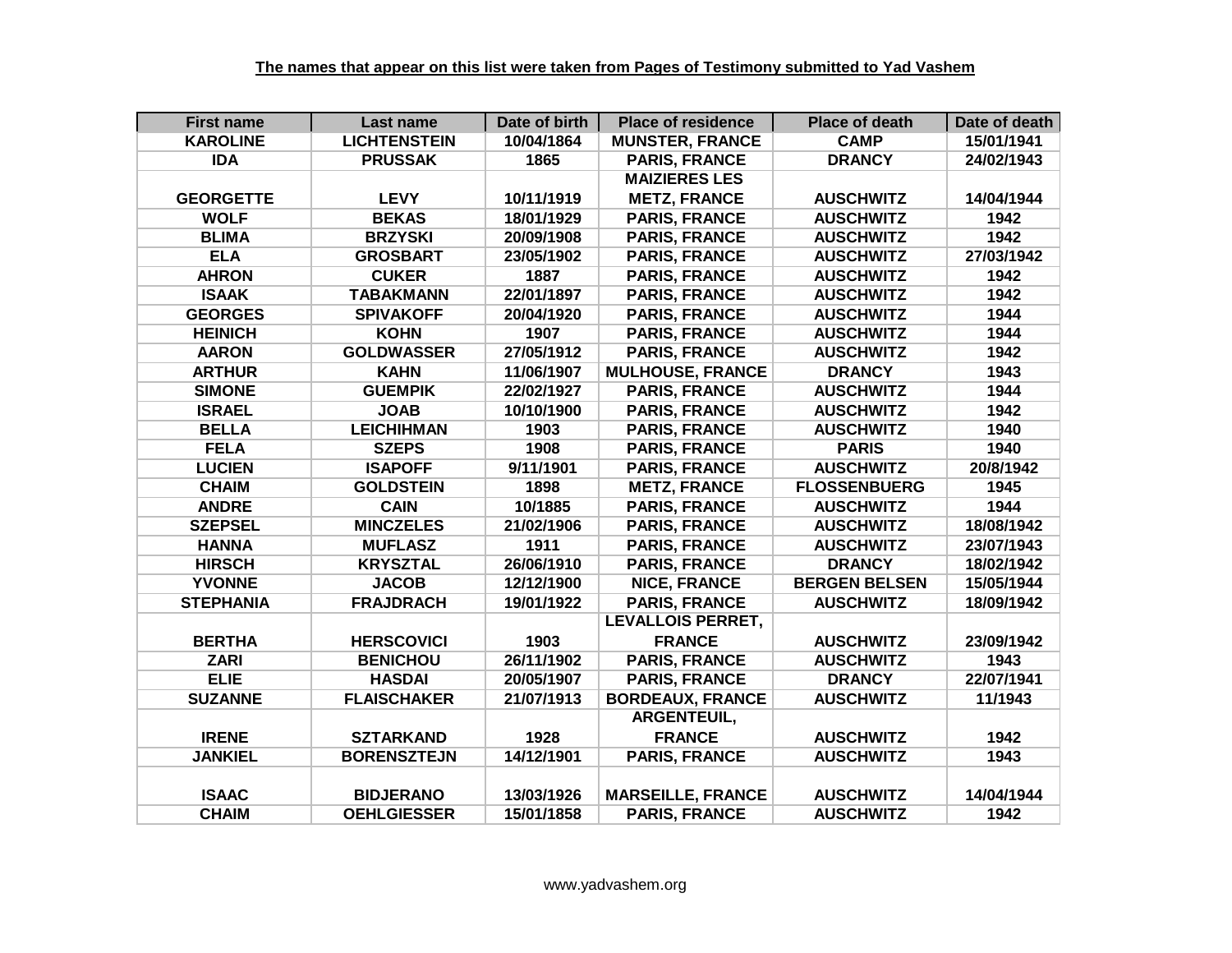| <b>First name</b> | Last name            | Date of birth | <b>Place of residence</b> | <b>Place of death</b> | Date of death |
|-------------------|----------------------|---------------|---------------------------|-----------------------|---------------|
| <b>ESTHER</b>     | <b>FRYDMAN</b>       | 1902          | <b>PARIS, FRANCE</b>      | <b>DRANCY</b>         | 1942          |
| <b>CHAIM</b>      | <b>POJZMAN</b>       | 15/01/1905    | <b>PARIS, FRANCE</b>      | <b>AUSCHWITZ</b>      | 30/04/1943    |
| <b>JACQUES</b>    | <b>FROCK</b>         | 1902          | <b>PARIS, FRANCE</b>      | <b>KOVNO</b>          | 16/12/1942    |
| <b>CECILE</b>     | <b>COHEN</b>         | 21/11/1895    | <b>PARIS, FRANCE</b>      | <b>AUSCHWITZ</b>      | 1944          |
|                   |                      |               | <b>LA CROIX DU</b>        |                       |               |
| <b>ALAIN</b>      | <b>BAJTEL</b>        | 12/01/1942    | <b>PERCHE, FRANCE</b>     | <b>AUSCHWITZ</b>      | 12/03/1944    |
| <b>JOHANNA</b>    | <b>KAUFMANN</b>      | 11/06/1906    | <b>PARIS, FRANCE</b>      | <b>AUSCHWITZ</b>      | 1944          |
| <b>HERCZEK</b>    | <b>SZYNKMAN</b>      | 16/10/1897    | <b>PARIS, FRANCE</b>      | <b>AUSCHWITZ</b>      | 22/06/1942    |
| <b>CHANA</b>      | <b>BENCHKOWSKI</b>   | 30/03/1899    | <b>PARIS, FRANCE</b>      | <b>AUSCHWITZ</b>      | 22/07/1942    |
|                   |                      |               |                           |                       |               |
| <b>YVONNE</b>     | <b>MEYER</b>         | 20/12/1875    | <b>MARSEILLE, FRANCE</b>  | <b>LUBLIN</b>         | 28/03/1943    |
| <b>JEAN</b>       | <b>WAJNBERG</b>      | 1935          | <b>FRANCE</b>             | <b>AUSCHWITZ</b>      | 20/01/1944    |
| <b>JAKOB</b>      | <b>GERSCHENFISCH</b> | 1895          | <b>FRANCE</b>             | <b>AUSCHWITZ</b>      | 1942          |
| <b>HERS</b>       | <b>ECSTEIN</b>       | 22/07/1897    | <b>PARIS, FRANCE</b>      | <b>AUSCHWITZ</b>      | 27/09/1942    |
| <b>GEDALJA</b>    | <b>SZTAJNBERG</b>    | 1916          | <b>PARIS, FRANCE</b>      | <b>AUSCHWITZ</b>      | 1943          |
| <b>TOWIA</b>      | <b>SCHAINER</b>      | 22/12/1898    | <b>PARIS, FRANCE</b>      | <b>AUSCHWITZ</b>      | 1942          |
| <b>CLEMENTINE</b> | <b>ORINSTEIN</b>     | 22/03/1877    | <b>PARIS, FRANCE</b>      | <b>AUSCHWITZ</b>      | 1942          |
| <b>ARTHUR</b>     | <b>BUCHALTER</b>     | 1901          | <b>PARIS, FRANCE</b>      | <b>AUSCHWITZ</b>      | 1943          |
| <b>ESTHER</b>     | <b>CREANGE</b>       | 26/11/1900    | <b>BOULOGNE, FRANCE</b>   | <b>AUSCHWITZ</b>      | 1942          |
| <b>WITEL</b>      | <b>FRANKFORTER</b>   | 1870          | <b>PARIS, FRANCE</b>      | <b>PARIS</b>          | 23/02/1943    |
|                   |                      |               |                           |                       |               |
| <b>TAUBE</b>      | <b>HYMAN</b>         | 10/4/1898     | <b>MARSEILLE, FRANCE</b>  | <b>SOBIBOR</b>        | 25/3/1943     |
| <b>BEYRICH</b>    | <b>ARSZTEJN</b>      | 1905          | <b>PARIS, FRANCE</b>      | <b>AUSCHWITZ</b>      | 1942          |
| <b>FILICA</b>     | <b>AVRAM</b>         | 1907          | <b>RENNES, FRANCE</b>     | <b>AUSCHWITZ</b>      | 1943          |
| <b>LUCIE</b>      | <b>GRUNBERG</b>      | 10/1/1876     | <b>PARIS, FRANCE</b>      | <b>AUSCHWITZ</b>      | 22/12/1943    |
| <b>BORUCH</b>     | <b>RAJZMAN</b>       | 1895          | <b>PARIS, FRANCE</b>      | <b>AUSCHWITZ</b>      | 1942          |
| <b>AARON</b>      | <b>SCHLACHTER</b>    | 28/7/1909     | <b>PARIS, FRANCE</b>      | <b>AUSCHWITZ</b>      | 9/1944        |
| <b>FRIEDA</b>     | <b>SPINDEL</b>       | 10/05/1901    | <b>PARIS, FRANCE</b>      | <b>AUSCHWITZ</b>      | 1942          |
| <b>WOLF</b>       | <b>KERSZ</b>         | 1894          | <b>PARIS, FRANCE</b>      | <b>MAJDANEK</b>       | 1943          |
|                   |                      |               | <b>IVRY SUR SEINE,</b>    |                       |               |
| <b>CHIFRA</b>     | <b>LEW</b>           | 12/01/1888    | <b>FRANCE</b>             | <b>AUSCHWITZ</b>      | 23/09/1942    |
| <b>JACQUES</b>    | <b>GOLDSCHMIDT</b>   | 21/09/1927    | <b>PARIS, FRANCE</b>      | <b>AUSCHWITZ</b>      | 1942          |
|                   |                      |               | <b>MONTREUIL SOUS</b>     |                       |               |
| <b>LISETTE</b>    | <b>TALCHMAN</b>      | 30/06/1933    | <b>BOIS, FRANCE</b>       | <b>AUSCHWITZ</b>      | 17/08/1942    |
| <b>JAKOB</b>      | <b>LIPSZYC</b>       | 1923          | <b>PARIS, FRANCE</b>      | <b>PARIS</b>          | 1943          |
| <b>JACQUES</b>    | <b>WITCHITZ</b>      | 1904          | <b>PARIS, FRANCE</b>      | <b>AUSCHWITZ</b>      | 1943          |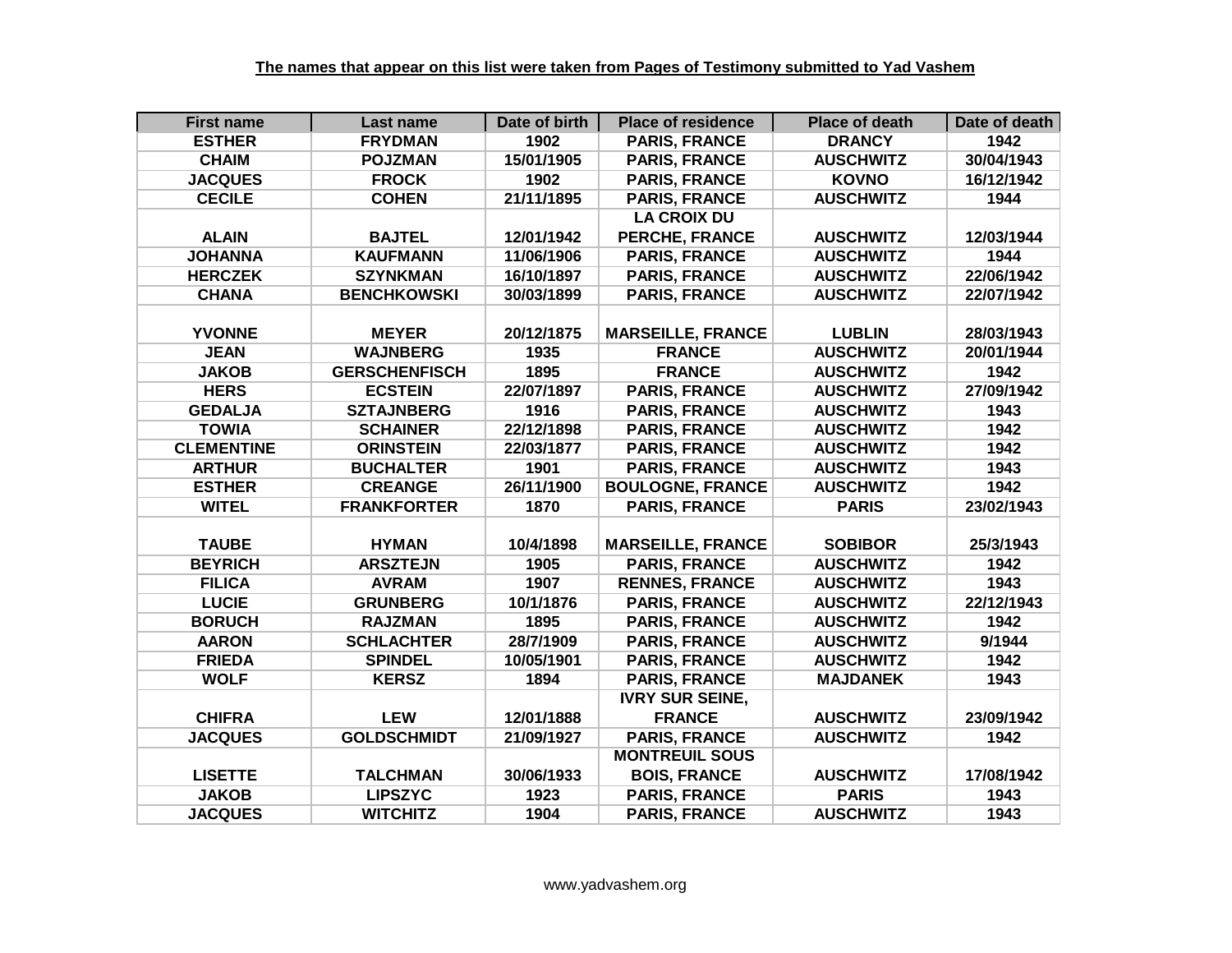| <b>First name</b> | Last name           | Date of birth | <b>Place of residence</b> | <b>Place of death</b> | Date of death |
|-------------------|---------------------|---------------|---------------------------|-----------------------|---------------|
| <b>JAKOB</b>      | <b>KRYSZTAL</b>     | 11/1907       | <b>PARIS, FRANCE</b>      | <b>AUSCHWITZ</b>      | 1942          |
| <b>ASCHER</b>     | <b>GREICER</b>      | 1910          | <b>PARIS, FRANCE</b>      | <b>PARIS</b>          | 1943          |
| <b>DAWID</b>      | <b>LEJPUNSKI</b>    | 1890          | <b>PARIS, FRANCE</b>      | <b>AUSCHWITZ</b>      | 30/07/1942    |
| <b>WOLF</b>       | <b>FEINSTEIN</b>    | 15/09/1893    | <b>PARIS, FRANCE</b>      | <b>AUSCHWITZ</b>      | 21/06/1942    |
|                   |                     |               |                           |                       |               |
| <b>LUCIE</b>      | <b>KAOUA</b>        | 16/12/1875    | <b>MARSEILLE, FRANCE</b>  | <b>AUSCHWITZ</b>      | 18/04/1944    |
| <b>ABUSZ</b>      | <b>GOLDSZTEIN</b>   | 1910          | <b>PARIS, FRANCE</b>      | <b>AUSCHWITZ</b>      | 1942          |
| <b>ABRAHAM</b>    | <b>LOW</b>          | 18/07/1888    | <b>PARIS, FRANCE</b>      | <b>AUSCHWITZ</b>      | 17/07/1942    |
| <b>AHRON</b>      | <b>LEBROJT</b>      | 1900          | <b>PARIS, FRANCE</b>      | <b>AUSCHWITZ</b>      | 1942          |
| <b>LUCIE</b>      | <b>FRIBOURG</b>     | 17/07/1873    | <b>PARIS, FRANCE</b>      | <b>AUSCHWITZ</b>      | 15/05/1944    |
|                   |                     |               | <b>STRASBOURG,</b>        |                       |               |
| <b>JAKOB</b>      | <b>ZYLBERBERG</b>   | 1912          | <b>FRANCE</b>             | <b>AUSCHWITZ</b>      | 1942          |
|                   |                     |               | <b>STRASBOURG,</b>        |                       |               |
| <b>EMMA</b>       | <b>EHRLICH</b>      | 3/02/1891     | <b>FRANCE</b>             | <b>AUSCHWITZ</b>      | 10/02/1944    |
|                   |                     |               | <b>SAINT LOUIS,</b>       |                       |               |
| <b>EMILE</b>      | <b>JACOB</b>        | 20/04/1877    | <b>FRANCE</b>             | <b>KAUNAS</b>         | 25/05/1944    |
| <b>FRUMKE</b>     | <b>BRENDEL</b>      | 27/06/1911    | <b>NANTERRE, FRANCE</b>   | <b>AUSCHWITZ</b>      | 1942          |
| <b>CADOK</b>      | <b>RACHMALOWICZ</b> | 1900          | <b>PARIS, FRANCE</b>      |                       | 1942          |
| <b>ANI</b>        | <b>FEUERMAN</b>     | 1922          | <b>PARIS, FRANCE</b>      | <b>DRANCY</b>         | 1943          |
| <b>ZYSEL</b>      | <b>ROZE</b>         | 1907          | <b>PARIS, FRANCE</b>      | <b>AUSCHWITZ</b>      | 1943          |
|                   |                     |               |                           |                       |               |
| <b>JACQUES</b>    | <b>ARROVAS</b>      | 28/01/1895    | <b>MARSEILLE, FRANCE</b>  | <b>AUSCHWITZ</b>      | 23/03/1943    |
| <b>ISAAC</b>      | <b>HAJBLUM</b>      | 16/07/1927    | <b>PARIS, FRANCE</b>      |                       | 1942          |
| <b>LUCETTE</b>    | <b>FRESCO</b>       | 25/01/1930    | <b>REIMS, FRANCE</b>      | <b>AUSCHWITZ</b>      | 1944          |
| <b>IZAAK</b>      | <b>BAJTEL</b>       | 17/01/1893    | <b>PARIS, FRANCE</b>      | <b>MONT VALERIEN</b>  | 14/05/1942    |
| <b>CHAJA</b>      | <b>ZECHLINER</b>    | 16/2/1885     | <b>PARIS, FRANCE</b>      | <b>CAMP</b>           | 1943          |
| <b>GABRIELLE</b>  | <b>WAKS</b>         | 10/10/1935    | <b>PARIS, FRANCE</b>      | <b>AUSCHWITZ</b>      | 1944          |
| <b>ELISE</b>      | <b>LIEBMAN</b>      | 19/06/1903    | <b>BITCHE, FRANCE</b>     | <b>AUSCHWITZ</b>      | 15/02/1944    |
| <b>HEINRICH</b>   | <b>DURLACHER</b>    | 21/01/1887    | <b>BITCHE, FRANCE</b>     | <b>AUSCHWITZ</b>      | 1942          |
| <b>BRIGIDE</b>    | <b>WEILL</b>        | 22/09/1934    | <b>MULHOUSE, FRANCE</b>   | <b>AUSCHWITZ</b>      | 12/12/1943    |
| <b>FELICIA</b>    | <b>FOULDE</b>       | 18/07/1881    | <b>NICE, FRANCE</b>       | <b>AUSCHWITZ</b>      | 23/11/1943    |
| <b>FANNY</b>      | <b>LITWIN</b>       | 1904          | <b>PARIS, FRANCE</b>      | <b>AUSCHWITZ</b>      | 1943          |
| <b>BAJLA</b>      | <b>MOSKOWICZ</b>    | 1865          | <b>PARIS, FRANCE</b>      | <b>AUSCHWITZ</b>      | 1943          |
| <b>HENRI</b>      | <b>BONDAR</b>       | 13/12/1936    | <b>PARIS, FRANCE</b>      | <b>BIRKENAU</b>       | 10/02/1944    |
| <b>IECHAK</b>     | <b>JURISTA</b>      | 1903          | <b>PARIS, FRANCE</b>      | <b>AUSCHWITZ</b>      | 1943          |
| <b>FANNY</b>      | <b>KAWAN</b>        | 19/08/1901    | <b>PARIS, FRANCE</b>      | <b>AUSCHWITZ</b>      | 29/04/1944    |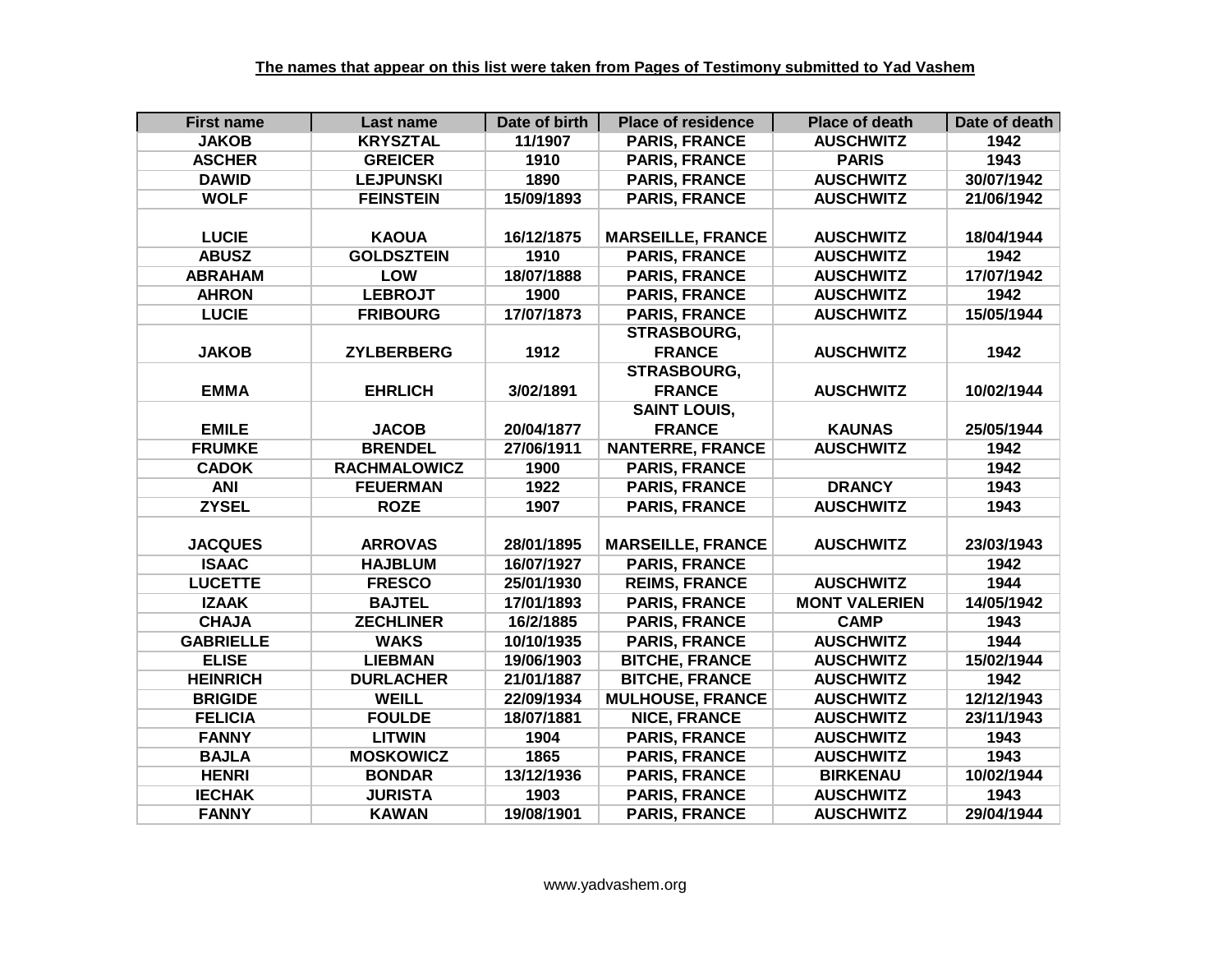| <b>First name</b> | Last name           | Date of birth | <b>Place of residence</b> | <b>Place of death</b> | Date of death |
|-------------------|---------------------|---------------|---------------------------|-----------------------|---------------|
| <b>HENRI</b>      | <b>KAPP</b>         | 4/03/1898     | <b>TOULOUSE, FRANCE</b>   | <b>AUSCHWITZ</b>      | 1942          |
| <b>BELLA</b>      | <b>SCHWARTZ</b>     | 11/11/1908    | <b>PARIS, FRANCE</b>      | <b>PARIS</b>          | 16/10/1942    |
| <b>JANKEL</b>     | <b>JAKLIMOVITCH</b> | 1894          | <b>PARIS, FRANCE</b>      | <b>AUSCHWITZ</b>      | 1943          |
| <b>EDOUARD</b>    | <b>LEVY</b>         | 22/10/1893    | <b>TROYES, FRANCE</b>     | <b>AUSCHWITZ</b>      | 10/02/1944    |
| <b>BERTHE</b>     | <b>KLEJMAN</b>      | 1913          | <b>PARIS, FRANCE</b>      | <b>AUSCHWITZ</b>      | 1942          |
| <b>HENRI</b>      | <b>KADINSKY</b>     | 1885          | <b>PARIS, FRANCE</b>      | <b>NICE</b>           | 1944          |
| <b>ISRAEL</b>     | <b>LIPSZYC</b>      | 1895          | <b>PARIS, FRANCE</b>      | <b>PARIS</b>          | 1943          |
| <b>JUDA</b>       | <b>FISZMAN</b>      | 30/03/1906    | <b>PARIS, FRANCE</b>      | <b>AUSCHWITZ</b>      | 15/8/1942     |
| <b>ISRAEL</b>     | <b>KOPEL</b>        | 1866          | <b>PARIS, FRANCE</b>      | <b>AUSCHWITZ</b>      | 1943          |
| <b>LOUBA</b>      | <b>SZER</b>         | 7/7/1903      | <b>PARIS, FRANCE</b>      | <b>GERMANY</b>        | 1944          |
| <b>HENRI</b>      | <b>ETTINGER</b>     | 1916          | <b>ROUEN, FRANCE</b>      | <b>AUSCHWITZ</b>      | 1942          |
| <b>ELIAS</b>      | <b>ERREICH</b>      | 14/1/1897     | <b>PARIS, FRANCE</b>      | <b>AUSCHWITZ</b>      | 1942          |
| <b>LAJOS</b>      | <b>GOLDSTEIN</b>    | 26/06/1901    | <b>PARIS, FRANCE</b>      | <b>MAUTHAUSEN</b>     | 1944          |
| <b>LAJBL</b>      | <b>RABINOWICZ</b>   | 1905          | <b>PARIS, FRANCE</b>      |                       | 1942          |
| <b>GEORGETTE</b>  | <b>WEIL</b>         | 22/01/1892    | <b>EPINAL, FRANCE</b>     | <b>SOBIBOR</b>        | 25/03/1943    |
| <b>DWORA</b>      | <b>ZLOTOWSKI</b>    | 1908          | <b>PARIS, FRANCE</b>      | <b>PARIS</b>          | 1943          |
| <b>LUCIENNE</b>   | <b>GRUMBACH</b>     | 1892          | <b>PARIS, FRANCE</b>      | <b>AUSCHWITZ</b>      | 1942          |
| <b>CHANA</b>      | <b>WOLHENDLER</b>   | 17/10/1902    | <b>NICE, FRANCE</b>       | <b>AUSCHWITZ</b>      | 1944          |
|                   |                     |               |                           |                       |               |
| <b>BLANCHE</b>    | <b>WEIL</b>         | 17/05/1886    | <b>MIRECOURT, FRANCE</b>  | <b>AUSCHWITZ</b>      | 1943          |
| <b>JEAN</b>       | <b>OJZEROVITCH</b>  | 1902          | <b>PARIS, FRANCE</b>      | <b>AUSCHWITZ</b>      | 1942          |
| <b>CHANA</b>      | <b>BERGLAS</b>      | 1905          | <b>NANCY, FRANCE</b>      | <b>NANCY</b>          | 1942          |
| <b>EDITH</b>      | <b>WETSTEIN</b>     | 1937          | <b>ROUEN, FRANCE</b>      | <b>AUSCHWITZ</b>      | 1943          |
|                   |                     |               | <b>STRASBOURG,</b>        |                       |               |
| <b>LILIANE</b>    | <b>BLOCH</b>        | 20/01/1929    | <b>FRANCE</b>             | <b>AUSCHWITZ</b>      | 20/11/1943    |
| <b>LEISER</b>     | <b>STERMANN</b>     | 1/10/1896     | <b>PARIS, FRANCE</b>      | <b>AUSCHWITZ</b>      | 5/8/1942      |
| <b>HENRI</b>      | <b>SIGAL</b>        | 1896          | <b>FRANCE</b>             | <b>LE MANS</b>        | 1944          |
| <b>EUGENIE</b>    | <b>FOULDE</b>       | 20/12/1886    | <b>NICE, FRANCE</b>       | <b>AUSCHWITZ</b>      | 23/11/1943    |
| <b>HELENE</b>     | <b>SULMAN</b>       | 26/12/1893    | <b>PARIS, FRANCE</b>      | <b>CAMP</b>           | 1942          |
|                   |                     |               | <b>NOGENT SUR</b>         |                       |               |
| <b>JACQUES</b>    | <b>BAR</b>          | 18/12/1894    | <b>MARNE, FRANCE</b>      | <b>AUSCHWITZ</b>      | 28/09/1942    |
| <b>LADISLAUS</b>  | <b>SEIDNER</b>      | 1902          | <b>PARIS, FRANCE</b>      | <b>PARIS</b>          | 1942          |
| <b>CHAIM</b>      | <b>ROTERMAN</b>     | 21/02/1904    | <b>PARIS, FRANCE</b>      | <b>DRANCY</b>         | 27/03/1944    |
| <b>JACQUES</b>    | <b>BICKERT</b>      | 22/03/1925    | <b>NANCY, FRANCE</b>      | <b>SERANON</b>        | 1944          |
| <b>HEINS</b>      | <b>SZMID</b>        | 1904          | <b>PARIS, FRANCE</b>      | <b>AUSCHWITZ</b>      | 1944          |
| <b>DENISE</b>     | <b>SOKOLOWSKI</b>   | 12/10/1932    | <b>PARIS, FRANCE</b>      | <b>AUSCHWITZ</b>      | 1942          |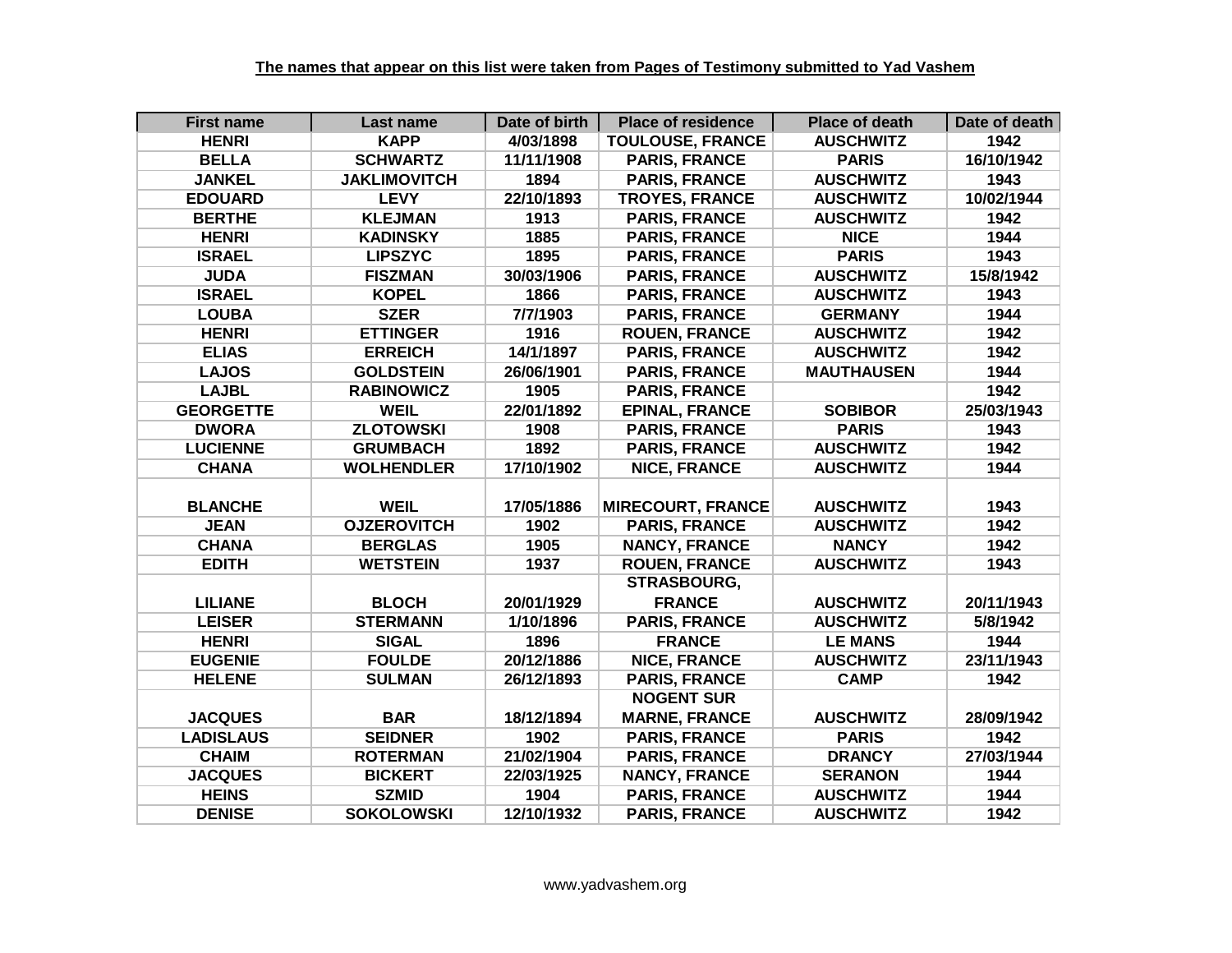| <b>First name</b> | Last name           | Date of birth | <b>Place of residence</b> | <b>Place of death</b> | Date of death |
|-------------------|---------------------|---------------|---------------------------|-----------------------|---------------|
| <b>ISRAEL</b>     | <b>SASSON</b>       | 1883          | <b>CLICHY, FRANCE</b>     | <b>AUSCHWITZ</b>      | 1945          |
| <b>FRAJDA</b>     | <b>CALE</b>         | 1885          | <b>METZ, FRANCE</b>       | <b>AUSCHWITZ</b>      | 1943          |
| <b>ESTHER</b>     | <b>GRUNDMANN</b>    | 23/09/1924    | <b>PARIS, FRANCE</b>      | <b>AUSCHWITZ</b>      | 1943          |
| <b>ESTHER</b>     | <b>ELIE</b>         | 1895          | <b>PARIS, FRANCE</b>      | <b>MAJDANEK</b>       | 1943          |
| <b>JSIDORE</b>    | <b>EYNOCH</b>       | 11/02/1880    | <b>PARIS, FRANCE</b>      | <b>AUSCHWITZ</b>      | 19/09/1942    |
| <b>GLADYS</b>     | <b>SITRUK</b>       | 25/05/1935    | <b>PARIS, FRANCE</b>      | <b>AUSCHWITZ</b>      | 30/06/1944    |
| <b>HENRI</b>      | <b>WAKS</b>         | 12/11/1932    | <b>PARIS, FRANCE</b>      | <b>AUSCHWITZ</b>      | 1944          |
| <b>JAGOUES</b>    | <b>RUBINSTEIN</b>   | 27/09/1918    | <b>PARIS, FRANCE</b>      | <b>AUSCHWITZ</b>      | 1942          |
| <b>FANNY</b>      | <b>BENDAVID</b>     | 24/01/1917    | <b>PARIS, FRANCE</b>      | <b>MAJDANEK</b>       | 1943          |
|                   |                     |               |                           |                       |               |
| <b>ISAAC</b>      | <b>GRADVOHL</b>     | 22/06/1882    | <b>VERSAILLES, FRANCE</b> | <b>AUSCHWITZ</b>      | 25/09/1942    |
| <b>CYLA</b>       | <b>JOSKIEWICZ</b>   | 1900          | <b>PARIS, FRANCE</b>      | <b>AUSCHWITZ</b>      | 1942          |
| <b>ISAAC</b>      | <b>KORNOWSKI</b>    | 1/2/1896      | <b>PARIS, FRANCE</b>      | <b>AUSCHWITZ</b>      | 1941          |
| <b>EMILE</b>      | <b>FRIEDEL</b>      | 23/06/1933    | <b>CHARMEIL, FRANCE</b>   | <b>AUSCHWITZ</b>      | 29/04/1944    |
| <b>EZRYEL</b>     | <b>SZTAJNZALC</b>   | 20/05/1920    | <b>PARIS, FRANCE</b>      | <b>PARIS</b>          | 27/06/1942    |
|                   |                     |               | <b>MARSEILLES,</b>        |                       |               |
| <b>ESTHER</b>     | <b>LEVY</b>         | 1904          | <b>FRANCE</b>             | <b>AUSCHWITZ</b>      | 1944          |
| <b>JSAAC</b>      | <b>PALENSSIA</b>    | 21/02/1933    | <b>PARIS, FRANCE</b>      | <b>AUSCHWITZ</b>      | 13/04/1944    |
| <b>LUCIE</b>      | <b>LEVY</b>         | 16/01/1921    | <b>TROYES, FRANCE</b>     | <b>AUSCHWITZ</b>      | 10/02/1944    |
| <b>ESTHER</b>     | <b>SCHUMANN</b>     | 1901          | <b>METZ, FRANCE</b>       | <b>AUSCHWITZ</b>      | 1943          |
| <b>HASCAL</b>     | <b>VAISENBERG</b>   | 15/12/1885    | <b>PARIS, FRANCE</b>      | <b>AUSCHWITZ</b>      | 17/02/1943    |
| <b>JUDA</b>       | <b>SAIHER</b>       | 1900          | <b>PARIS, FRANCE</b>      | <b>AUSCHWITZ</b>      | 1942          |
| <b>HERSZEK</b>    | <b>ROTSZTEJN</b>    | 15/09/1911    | <b>PARIS, FRANCE</b>      | <b>AUSCHWITZ</b>      | 1942          |
| <b>JACQUES</b>    | <b>KALMANOVITCH</b> | 1898          | <b>PARIS, FRANCE</b>      | <b>MAUTHAUSEN</b>     | 1943          |
| <b>ISAAC</b>      | <b>FAJGEMAN</b>     | 16/12/1919    | <b>FRANCE</b>             | <b>AUSCHWITZ</b>      | 27/10/1943    |
|                   |                     |               |                           |                       |               |
| <b>HANNA</b>      | <b>LEVY</b>         | 20/08/1930    | <b>MARSEILLE, FRANCE</b>  | <b>AUSCHWITZ</b>      | 1944          |
| <b>LEJB</b>       | <b>JEROZOLIMSKI</b> | 1894          | <b>PARIS, FRANCE</b>      | <b>AUSCHWITZ</b>      | 1944          |
|                   |                     |               | <b>SARREGUEMINES,</b>     |                       |               |
| <b>HENRY</b>      | <b>LEVY</b>         | 1890          | <b>FRANCE</b>             | <b>LUNEVILLE</b>      | 1940          |
| <b>JOSEPH</b>     | <b>OJZEROVITCH</b>  | 29/09/1903    | <b>PARIS, FRANCE</b>      | <b>AUSCHWITZ</b>      | 1942          |
|                   |                     |               |                           |                       |               |
| <b>JACQUES</b>    | <b>ATTAS</b>        | 29/09/1941    | <b>MARSEILLE, FRANCE</b>  | <b>AUSCHWITZ</b>      | 17/12/1943    |
| <b>JANKIEL</b>    | <b>BOSKI</b>        | 12/12/1902    | <b>BELFORT, FRANCE</b>    | <b>AUSCHWITZ</b>      | 1942          |
| <b>JAKOW</b>      | <b>SZTULZAFT</b>    | 1907          | <b>PARIS, FRANCE</b>      | <b>AUSCHWITZ</b>      | 1942          |
| <b>JSAK</b>       | <b>SILBERMAN</b>    | 1908          | <b>PARIS, FRANCE</b>      | <b>MAJDANEK</b>       | 1943          |